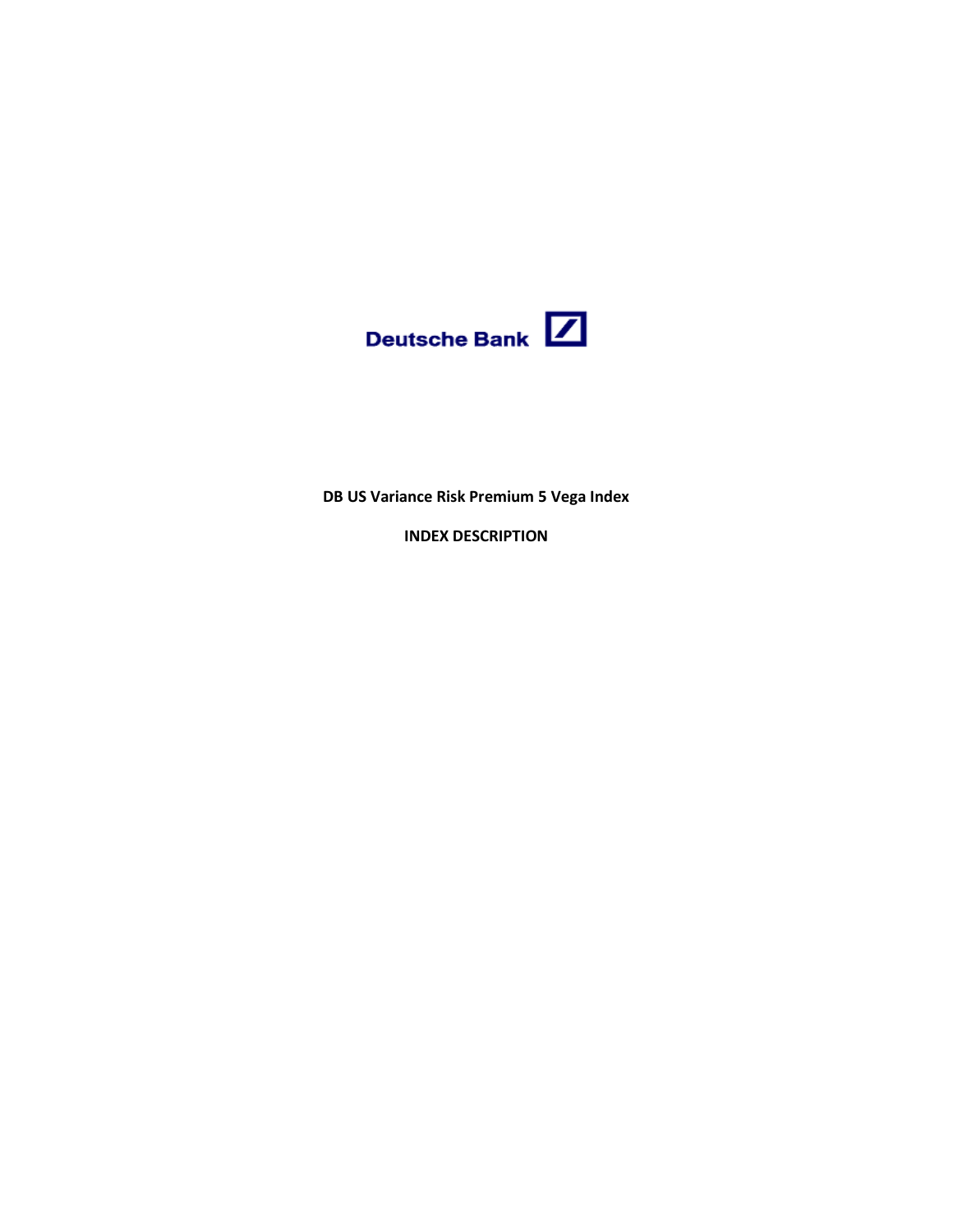#### **DISCLAIMER**

**In the event of any inconsistency between the text below and any version which is translated into any other language, the text below shall prevail.**

**All determinations of the Index Calculation Agent described herein shall be made according to the terms set out herein and, save for manifest error, shall be final and binding on all parties.**

**The Index is a Deutsche Bank AG proprietary index. No use or publication may be made of the Index, or any of its provisions or values, without the prior written consent of Deutsche Bank AG.**

**Neither Deutsche Bank AG, London Branch or its duly appointed successor, acting as Index Sponsor, nor Solactive AG or its duly appointed successor, acting as Index Calculation Agent and Index Administrator, are obliged to enter into, or promote transactions or investments, that are linked to the Index, the S&P 500 Index, the VIX Index, the VIX Sub-Indices, the VXST Index, or the VXST Sub-Indices.**

**The Index Calculation Agent is under no obligation to maintain or calculate the Index and may cancel or cease to calculate the Index at any time without notice. The Index Sponsor and the Index Calculation Agent do not assume any obligation or duty to any party and under no circumstances do the Index Sponsor or the Index Calculation Agent assume any relationship of agency or trust or of a fiduciary nature for or with any party. Any calculations or determinations in respect of the Index or any part thereof shall, unless otherwise specified, be made by the Index Calculation Agent, acting in good faith and in a commercially reasonable manner and shall (save in the case of manifest error) be final, conclusive and binding. The term "manifest error" as used herein shall mean an error that is plain and obvious and can be identified from the results of the calculation or determination itself without: (i) recourse to any underlying data; or (ii) any application or re-application of any formulae.** 

**The Index Sponsor makes no express or implied representations or warranties as to (a) the advisability of purchasing or assuming any risk in connection with any transaction or investment linked to the Index, (b) the levels at which the Index stands at any particular time on any particular date, (c) the results to be obtained by any party from the use of the Index or any data included in it for the purposes of issuing securities or carrying out any financial transaction linked to the Index or (d) any other matter. Calculations may be based on information obtained from various publicly available sources. The Index Calculation Agent, has relied on these sources and have not independently verified the information extracted from these sources and accept no responsibility or liability in**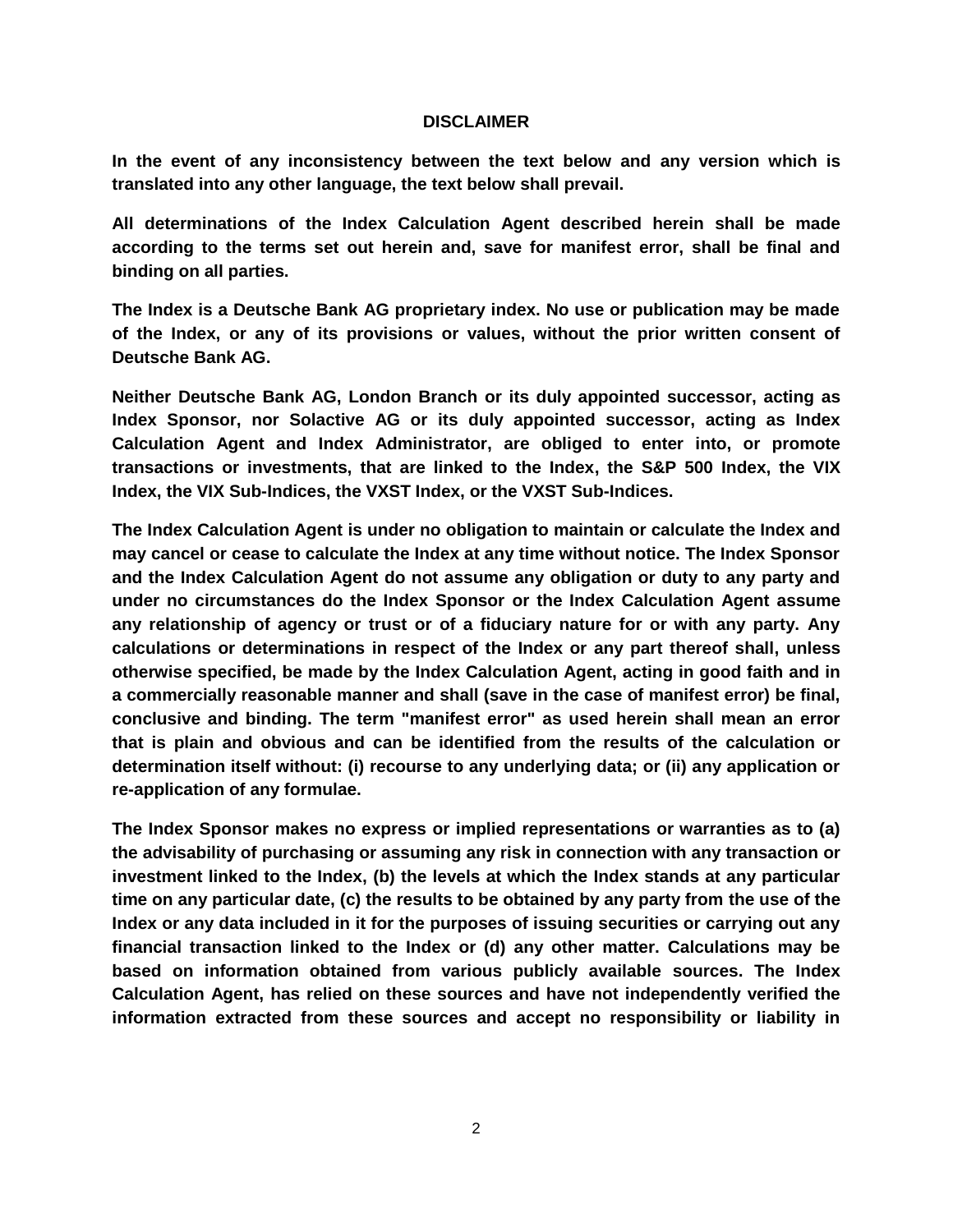**respect thereof.**

**Without prejudice to the foregoing, in no event shall the Index Sponsor nor the Index Calculation Agent, have any liability for any indirect, special, punitive or consequential damages (provided that any such damage is not reasonably foreseeable) even if notified of the possibility of such damages.**

**The Index is a proprietary index of Deutsche Bank AG. It is not sponsored, endorsed, sold, or promoted by the Chicago Board Options Exchange (the "VIX Index Sponsor"), S&P Dow Jones Indices LLC (the "S&P 500 Index Sponsor") and such sponsors do not make any representation whatsoever, whether express or implied, either as to the results to be obtained from the use of the VIX Index, the VIX Sub-Indices, the VXST Index, the VXST Sub-Indices, the S&P 500 Index or the levels at which the VIX Index, the VIX Sub-Indices, the VXST Index, the VXST Sub-Indices, or the S&P 500 Index stand at any particular time on any particular date or otherwise.**

**Neither of the VIX Index Sponsor nor the S&P 500 Index Sponsor shall be liable (whether in negligence or otherwise) to any person for any error in the VIX Index, the VIX Sub-Indices, the VXST Index, the VXST Sub-Indices, or the S&P 500 Index, and none of the VIX Indices Sponsor or S&P 500 Index Sponsor are under any obligation to advise any person of any error therein or to correct any such error. None of the VIX Indices Sponsor, the S&P 500 Index Sponsor make any representation whatsoever, whether express or implied, as to the advisability of purchasing or assuming any risk in connection with entering into any transaction in relation to the Index.**

**None of the VIX Indices Sponsor or the S&P 500 Index Sponsor will have any liability in connection with the Index or any product related thereto.**

**Each of the "S&P 500 Index", "CBOE SPX Near-Term VIX Index", "CBOE SPX Far-Term VIX Index", "CBOE VIX Index", "CBOE SPX Near-Term VXST Index", "CBOE SPX Far-Term VXST Index" and "CBOE Volatility Index" (each an "Underlying Index Product") is a product of S&P Dow Jones Indices LLC or its affiliates ("SPDJI") and Chicago Board Options Exchange, Incorporated ("CBOE"), and has been licensed for use by Deutsche Bank AG ("Licensee"). Standard & Poor's®, S&P®, and S&P 500® are registered trademarks of Standard & Poor's Financial Services LLC ("S&P") and Dow Jones® is a registered trademark of Dow Jones Trademark Holdings LLC ("Dow Jones"). VIX® is a trademark of CBOE. The trademarks have been licensed to SPDJI and have been sublicensed for use for certain purposes by the Licensee. The DB US Variance Risk Premium 5 Vega Index ("Licensee's Product(s)") is not sponsored, endorsed, sold or**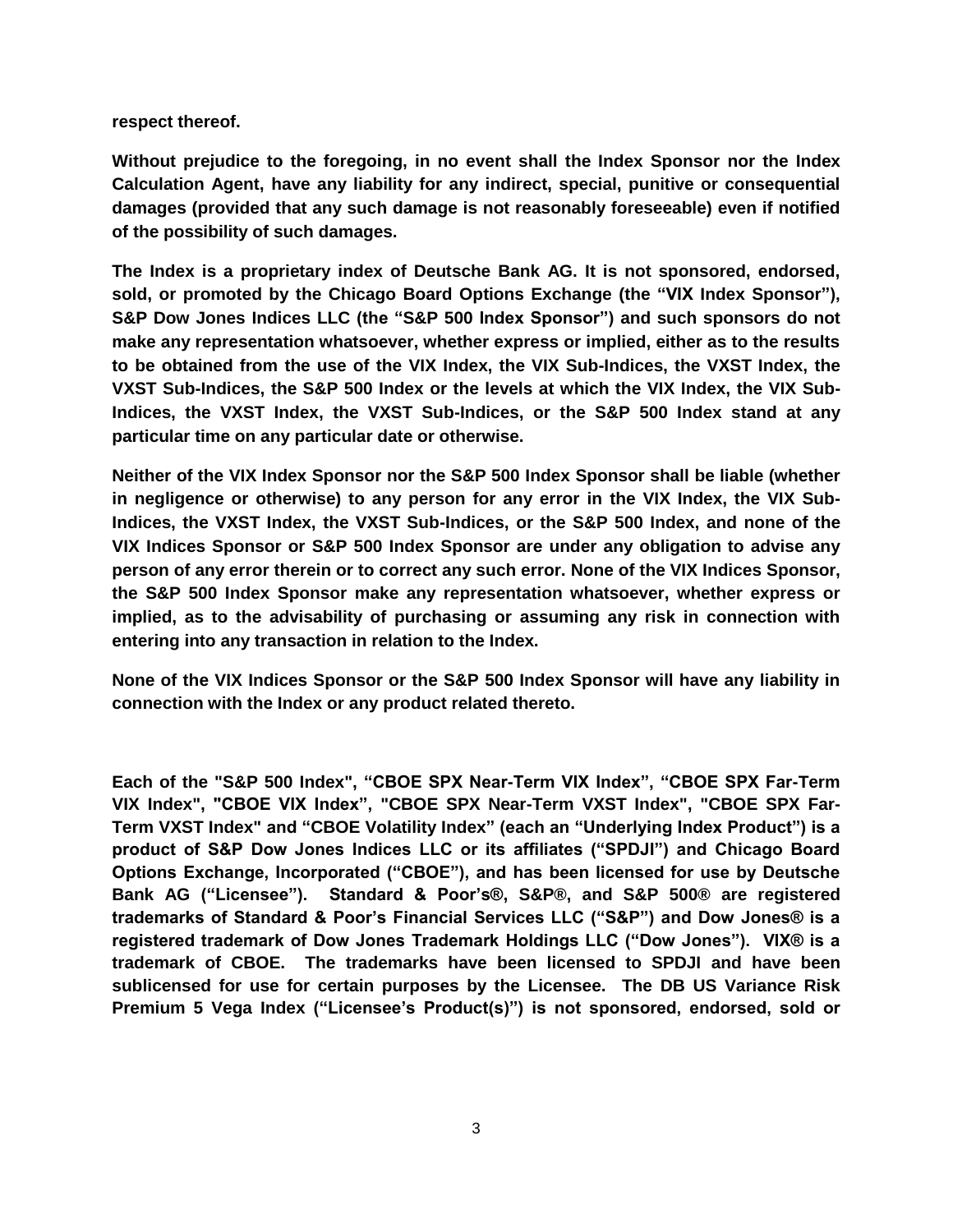**promoted by SPDJI, Dow Jones, S&P, any of their respective affiliates (collectively, "S&P Dow Jones Indices") or CBOE. Neither S&P Dow Jones Indices nor CBOE make any representation or warranty, express or implied, to the owners of financial products linked in whole or in part to the Licensee's Product(s) or any member of the public regarding the advisability of investing in securities generally or in the Licensee's Product(s) particularly or the ability of any Underlying Index Product to track general market performance. S&P Dow Jones Indices and CBOE's only relationship to the Licensee with respect to an Underlying Index Product is the licensing of the Underlying Index Product and certain trademarks, service marks and/or trade names of S&P Dow Jones Indices and/or its licensors. Each Underlying Index Product is determined, composed and calculated by S&P Dow Jones Indices or CBOE without regard to the Licensee or the Licensee's Product(s). S&P Dow Jones Indices and CBOE have no obligation to take the needs of the Licensee or the owners of Licensee's Product(s) into consideration in determining, composing or calculating the Underlying Index Product. Neither S&P Dow Jones Indices nor CBOE are responsible for and have not participated in the determination of the prices, and amount of the Licensee's Product(s) or the timing of the issuance or sale of the Licensee's Product(s) or in the determination or calculation of the equation by which the Licensee's Product(s) is to be converted into cash, surrendered or redeemed, as the case may be. S&P Dow Jones Indices and CBOE have no obligation or liability in connection with the administration, marketing or trading of the Licensee's Product(s). There is no assurance that investment products based on any Underlying Index Product will accurately track index performance or provide positive investment returns. S&P Dow Jones Indices LLC is not an investment advisor. Inclusion of a security within an index is not a recommendation by S&P Dow Jones Indices to buy, sell, or hold such security, nor is it considered to be investment advice.** 

**NEITHER S&P DOW JONES INDICES NOR CBOE GUARANTEES THE ADEQUACY, ACCURACY, TIMELINESS AND/OR THE COMPLETENESS OF AN UNDERLYING INDEX PRODUCT OR ANY DATA RELATED THERETO OR ANY COMMUNICATION, INCLUDING BUT NOT LIMITED TO, ORAL OR WRITTEN COMMUNICATION (INCLUDING ELECTRONIC COMMUNICATIONS) WITH RESPECT THERETO. S&P DOW JONES INDICES AND CBOE SHALL NOT BE SUBJECT TO ANY DAMAGES OR LIABILITY FOR ANY ERRORS, OMISSIONS, OR DELAYS THEREIN. S&P DOW JONES INDICES AND CBOE MAKES NO EXPRESS OR IMPLIED WARRANTIES, AND EXPRESSLY DISCLAIMS ALL WARRANTIES, OF MERCHANTABILITY OR FITNESS FOR A PARTICULAR PURPOSE OR USE OR AS TO RESULTS TO BE OBTAINED BY THE LICENSEE, OWNERS OF THE LICENSEE'S PRODUCT(S), OR ANY OTHER PERSON OR ENTITY FROM THE USE OF AN UNDERLYING INDEX PRODUCT OR WITH RESPECT TO ANY DATA RELATED THERETO. WITHOUT LIMITING ANY OF THE FOREGOING, IN NO EVENT WHATSOEVER SHALL S&P**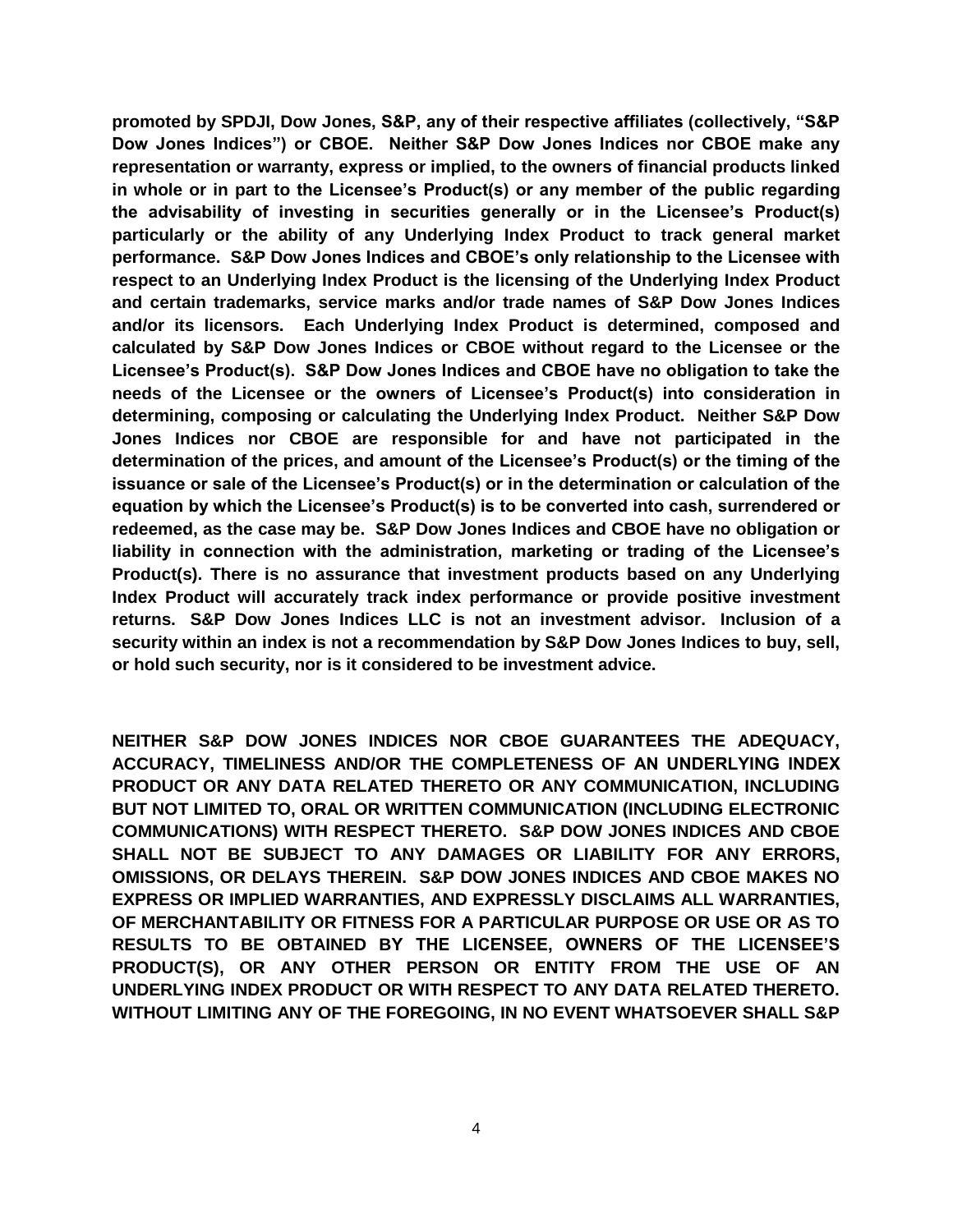**DOW JONES INDICES OR CBOE BE LIABLE FOR ANY INDIRECT, SPECIAL, INCIDENTAL, PUNITIVE, OR CONSEQUENTIAL DAMAGES INCLUDING BUT NOT LIMITED TO, LOSS OF PROFITS, TRADING LOSSES, LOST TIME OR GOODWILL, EVEN IF THEY HAVE BEEN ADVISED OF THE POSSIBILITY OF SUCH DAMAGES, WHETHER IN CONTRACT, TORT, STRICT LIABILITY, OR OTHERWISE. THERE ARE NO THIRD PARTY BENEFICIARIES OF ANY AGREEMENTS OR ARRANGEMENTS BETWEEN S&P DOW JONES INDICES AND THE LICENSEE, OTHER THAN THE LICENSORS OF S&P DOW JONES INDICES.**

**The DB US Variance Risk Premium 5 Vega Index is the property of Deutsche Bank AG, which has contracted with S&P Opco, LLC (a subsidiary of S&P Dow Jones Indices LLC) ("S&P Dow Jones Indices") to license the use of each Underlying Index Product in connection with the DB US Variance Risk Premium 5 Vega Index. Each Underlying Index Product is the property of S&P Dow Jones Indices, its affiliates and/or their third party licensors. S&P Dow Jones Indices, its affiliates and their third party licensors shall have no liability for any errors or omissions in the Index and the Strategy is not sponsored, endorsed, sold or promoted by S&P Dow Jones Indices, its affiliates or their third party licensors.**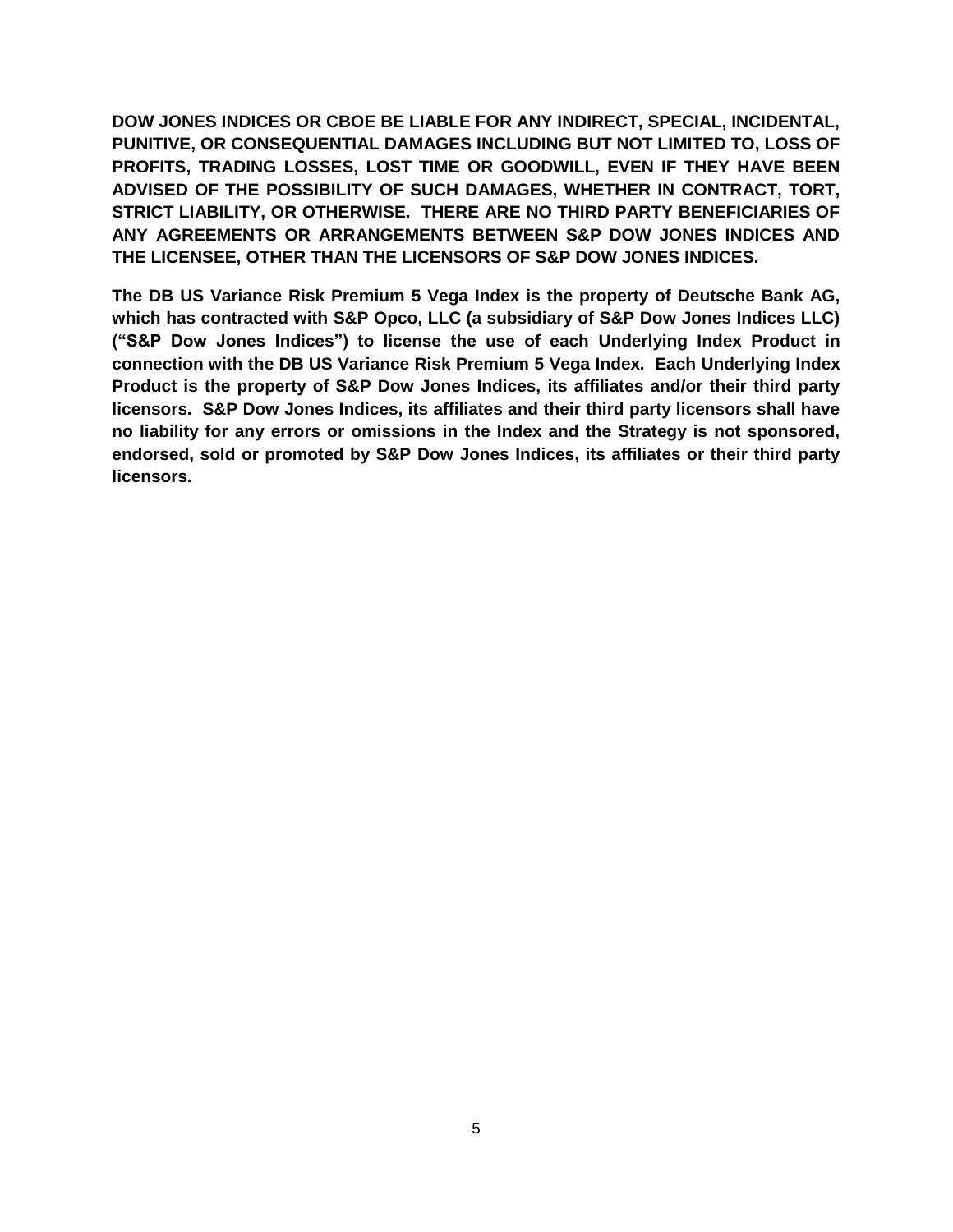## **Table of Contents**

| $\mathbf{1}$ . |  |  |  |
|----------------|--|--|--|
| 2.             |  |  |  |
| 3.             |  |  |  |
|                |  |  |  |
|                |  |  |  |
| 5.             |  |  |  |
| 6.             |  |  |  |
|                |  |  |  |
| 8.             |  |  |  |
| 9.             |  |  |  |
| 10.            |  |  |  |
|                |  |  |  |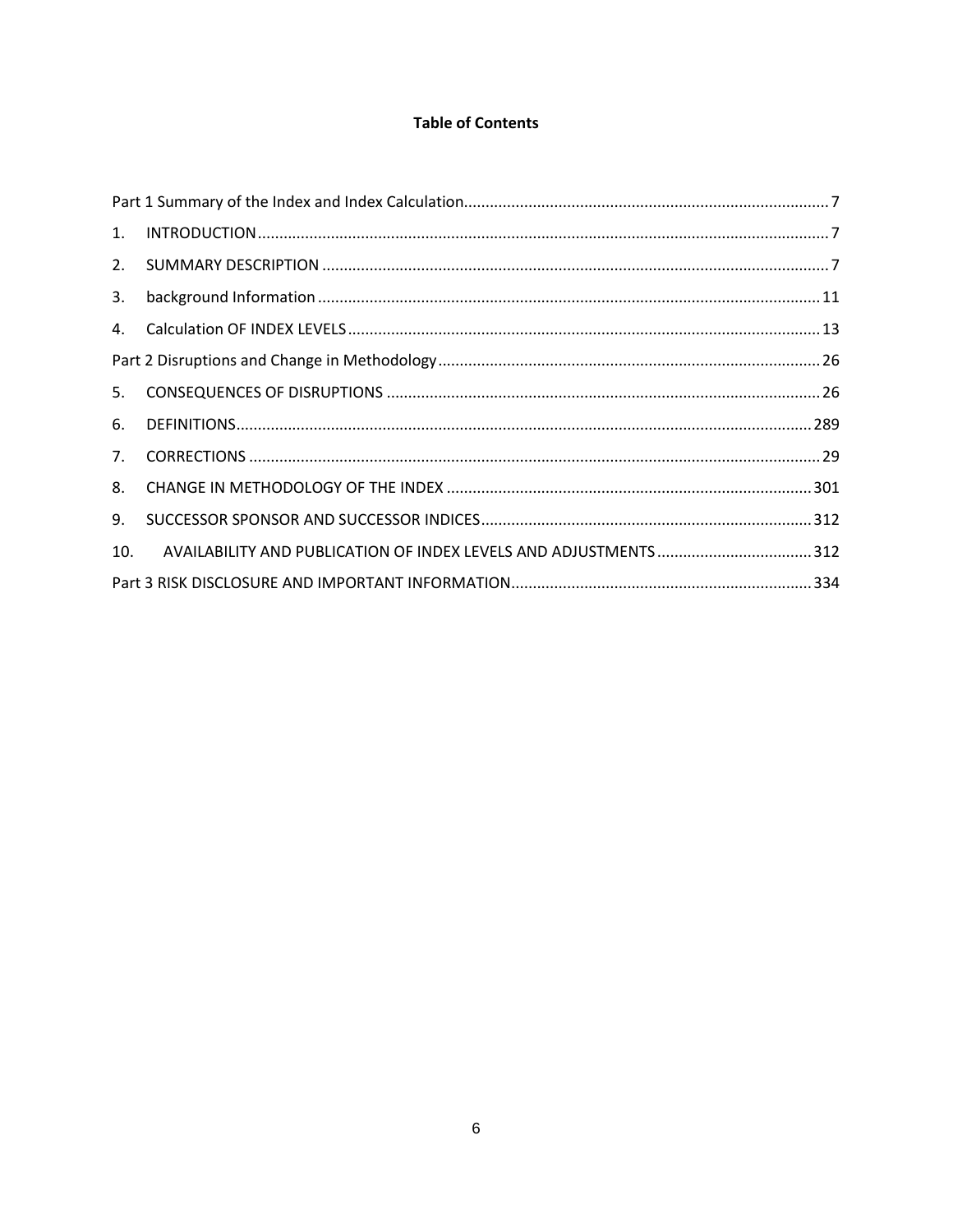## **Part 1 Summary of the Index and Index Calculation**

## <span id="page-6-1"></span><span id="page-6-0"></span>**1. INTRODUCTION**

This description (the "**Index Description**") sets out the rules (the "**Index Rules**") applicable to the DB US Variance Risk Premium 5 Vega Index (the "**Index**") and the basis on which the Index will be calculated.

The Index Rules may be amended from time to time as provided in Part 2 (*Disruptions and Change in Methodology*). The Index Rules described in this document are subject to change at any time and will be superseded by any subsequent Index Rules. A copy of the current version of the Index Rules can be obtained as further described in Part 2 (*Disruptions and Change in Methodology*).

Terms used in this Index Description will have the meanings given to them in Section [4](#page-12-0) (*Calculation of Index Levels*) below.

## <span id="page-6-2"></span>**2. SUMMARY DESCRIPTION**

| <b>Index Sponsor:</b>                                             | Deutsche Bank AG, London Branch, or any successor in<br>such capacity.                                                                                                                                                                                                                                                                                                                                                                                                                                                       |  |
|-------------------------------------------------------------------|------------------------------------------------------------------------------------------------------------------------------------------------------------------------------------------------------------------------------------------------------------------------------------------------------------------------------------------------------------------------------------------------------------------------------------------------------------------------------------------------------------------------------|--|
| <b>Index Calculation Agent and</b><br><b>Index Administrator:</b> | Solactive AG.                                                                                                                                                                                                                                                                                                                                                                                                                                                                                                                |  |
| <b>Brief description:</b>                                         | The Index is a proprietary index of Deutsche Bank AG<br>intended to track the performance of a variance swap<br>strategy. The strategy aims to capture the spread between<br>the implied volatility and the subsequently realized<br>volatility in the S&P 500 Index                                                                                                                                                                                                                                                         |  |
|                                                                   | Each day the Index notionally sells 1 month S&P 500<br>variance swaps in a constant size of \$0.2381 vega<br>notional The strike of the variance swap is determined<br>using a TWAP process of the VIX level between 3:25pm<br>EPT to 3:55pm EPT (and 12:25pm EPT to 12:55pm EPT<br>on half days). The VIX level, which is based on calendar<br>days, is adjusted to account for a 252 business day<br>schedule. variance swaps, will be sold at the lower of 99%<br>multiplied by the Business Day Adjusted VIX Level (i.e. |  |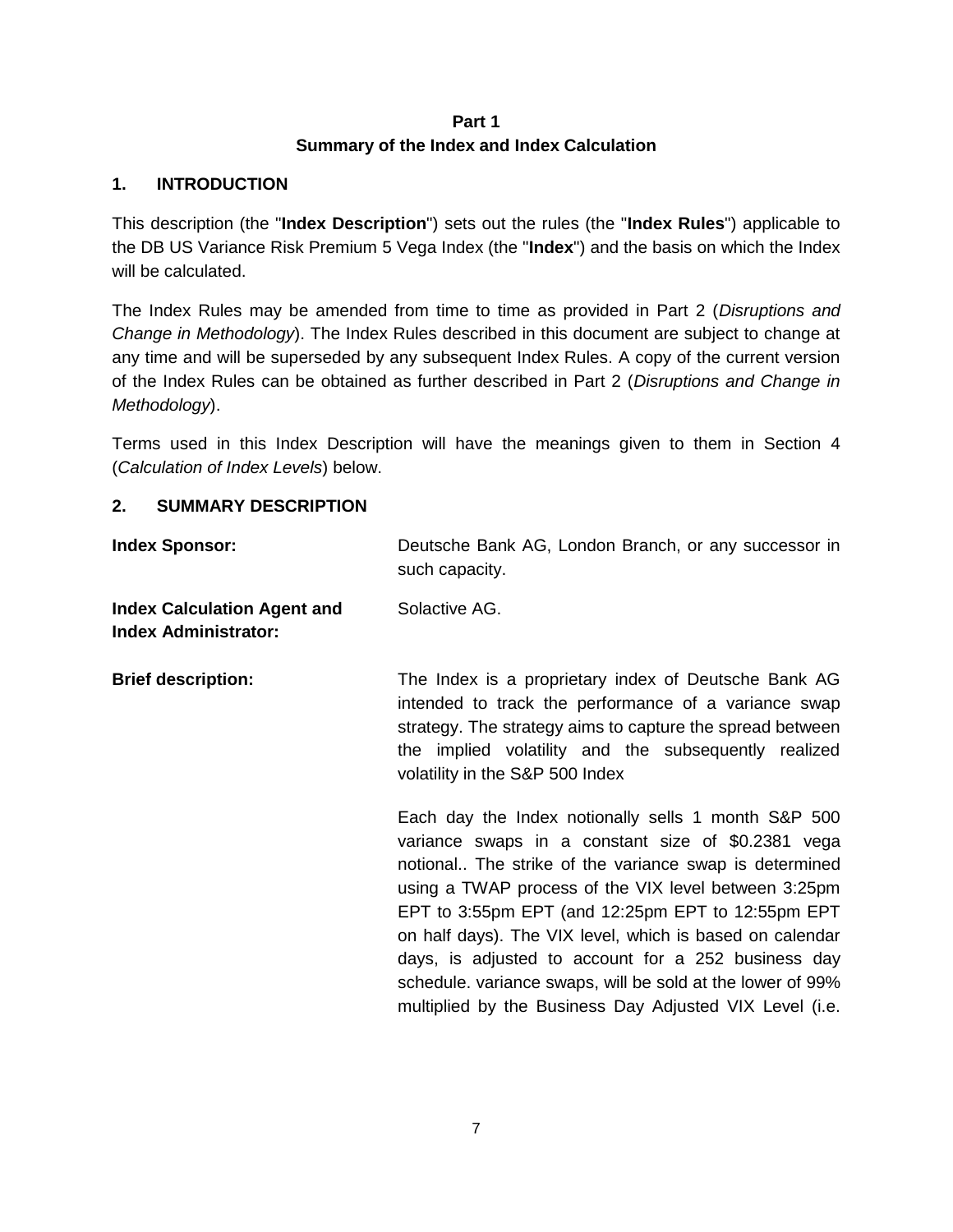the strike) and or the Business Day Adjusted VIX level minus 0.20..

The settlement value of a variance swap is determined by the subsequent 1 month realized volatility of the S&P 500 and the strike. Before its settlement, a variance swap's mark-to-market is determined by a time weighted average of its already realized variance and the implied volatility for the remaining period. The value of that implied volatility component is not readily available on exchanges and must be determined through other market instruments. To determine the implied volatility of the remaining period, the Index looks at the near-term and far-term VIX subindices (indices by which the VIX is determined), as well as the near-term and far-term VXST subindices (where VXST is the CBOE 9-day volatility index). The implied volatility is determined through an interpolation amongst these 4 business-day adjusted subindices, and the mark-tomarket is the time weighted average of this implied volatility and the already realized volatility. The mark-tomarket is determined each day at 4pm EPT (and 1pm EPT on half days) for all outstanding variance swaps.

The Index Level is calculated for each Index Business Day following the Retrospective Index Commencement Date (subject to Part 2 (*Disruptions and Change in Methodology*) and published as soon as reasonably practicable thereafter in accordance with Section [111](#page-30-1) (*Availability and Publication of Index Levels and Adjustments*) of Part 2 (*Disruptions and Change in Methodology*) below. On the Live Index Commencement Date the Index Level was 1906.05.

> Prior to (and excluding) the Index TWAP Date, the Observation Time for all relevant data will be set to the scheduled closing time of the CBOE. The TWAP Observation Period will also be set to the scheduled closing time of the CBOE, whereby the TWAP Process will establish the level to be that as observed at the TWAP

## **Index Calculation and Publication**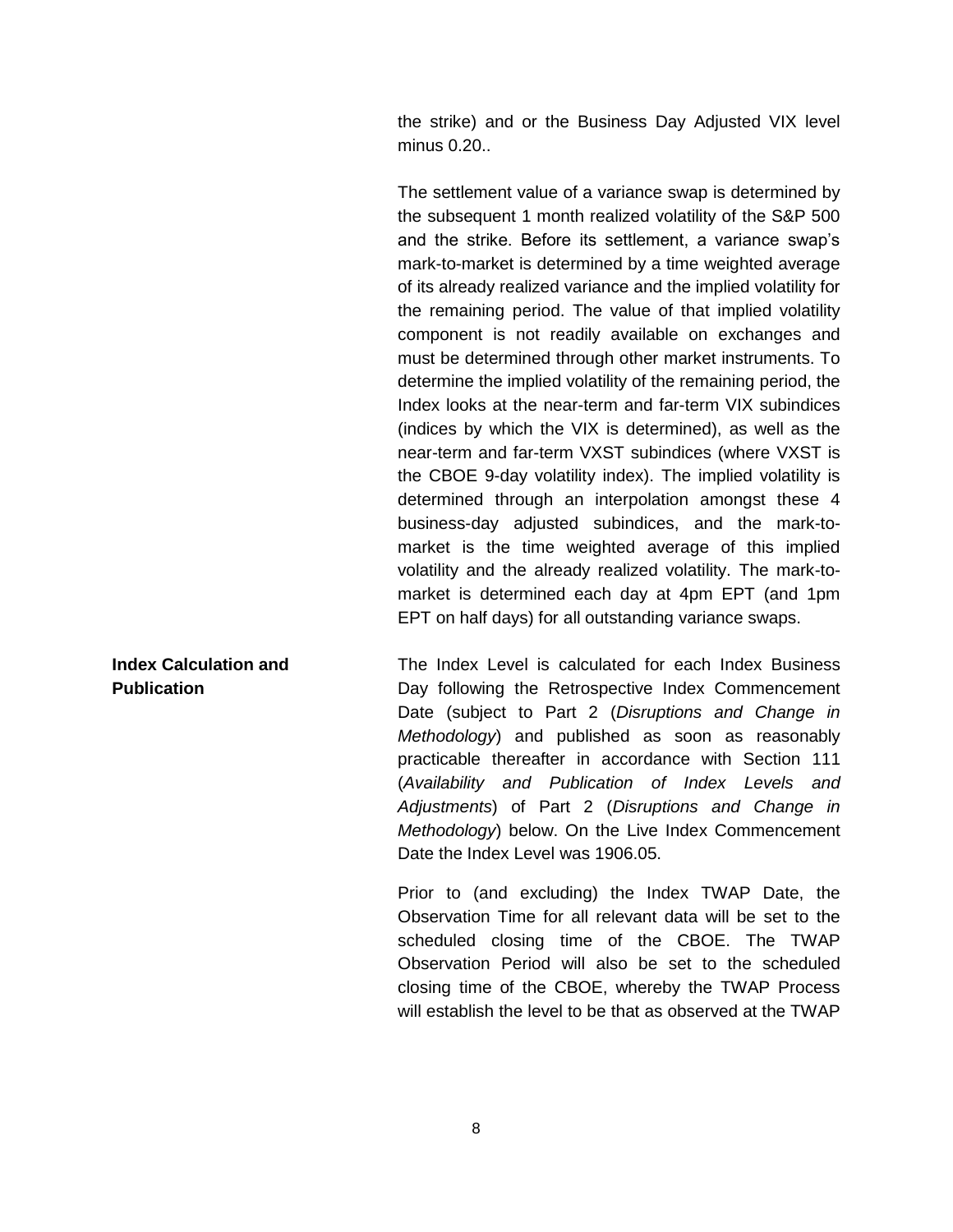Observation Period.

The Index TWAP Date is October 6, 2014

**Retrospective Index Commencement Date:** The Index has been calculated on a retrospective basis from and including April 18, 2008 (the "**Retrospective Index Commencement Date**") to, but excluding the Live Index Commencement Date.

**Live Index Commencement Date:** The Index has been calculated on a live basis from and including April 4, 2018 (the "**Live Index Commencement Date**").

**Further Information:** See the remainder of this document, which qualifies and expands on this Section [2](#page-6-2) (*Summary Description*).

**code:** DBGVR5US <Index>

**Bloomberg®**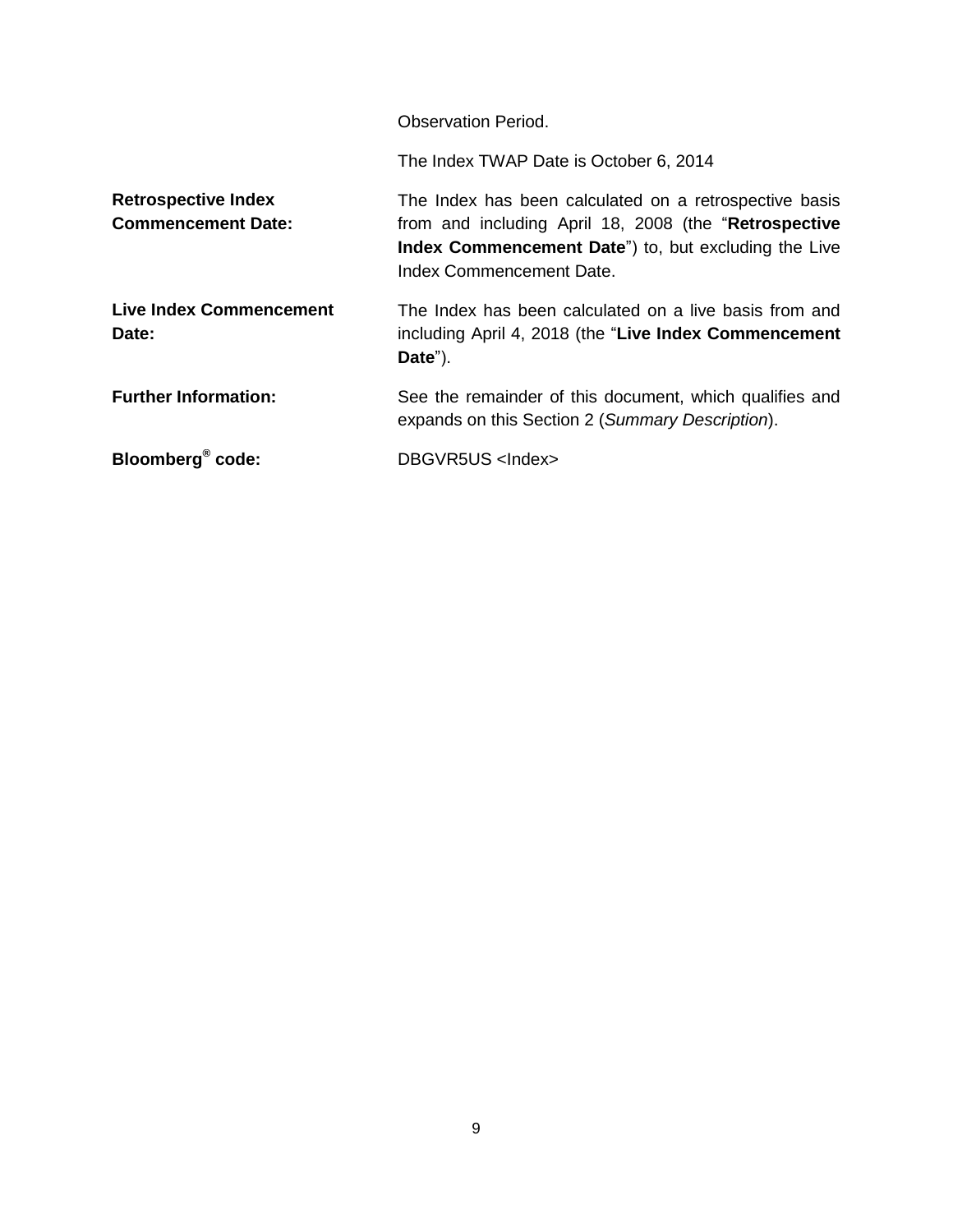**Fee Information – Embedded Transaction Costs** Transaction costs are embedded in the Index. As described above, when the Index notionally sells variance swaps, it will sell at the lower of 99% multiplied by the Business Day Adjusted VIX Level (i.e. the strike) and the Business Day Adjusted Vix Level minus 0.20 as the corresponding bid level. The difference between 99% and 100% of VIX on sales represents the transaction costs embedded in the Index. The impact of the embedded transaction cost on the Index on any given day will depend on the absolute level of VIX and the notional amount of variance swaps traded. The amount of these embedded transaction costs can be highly variable due to the potentially large fluctuations in both the VIX. For more information on these embedded transaction costs as well as historical information, please see Section 5 below.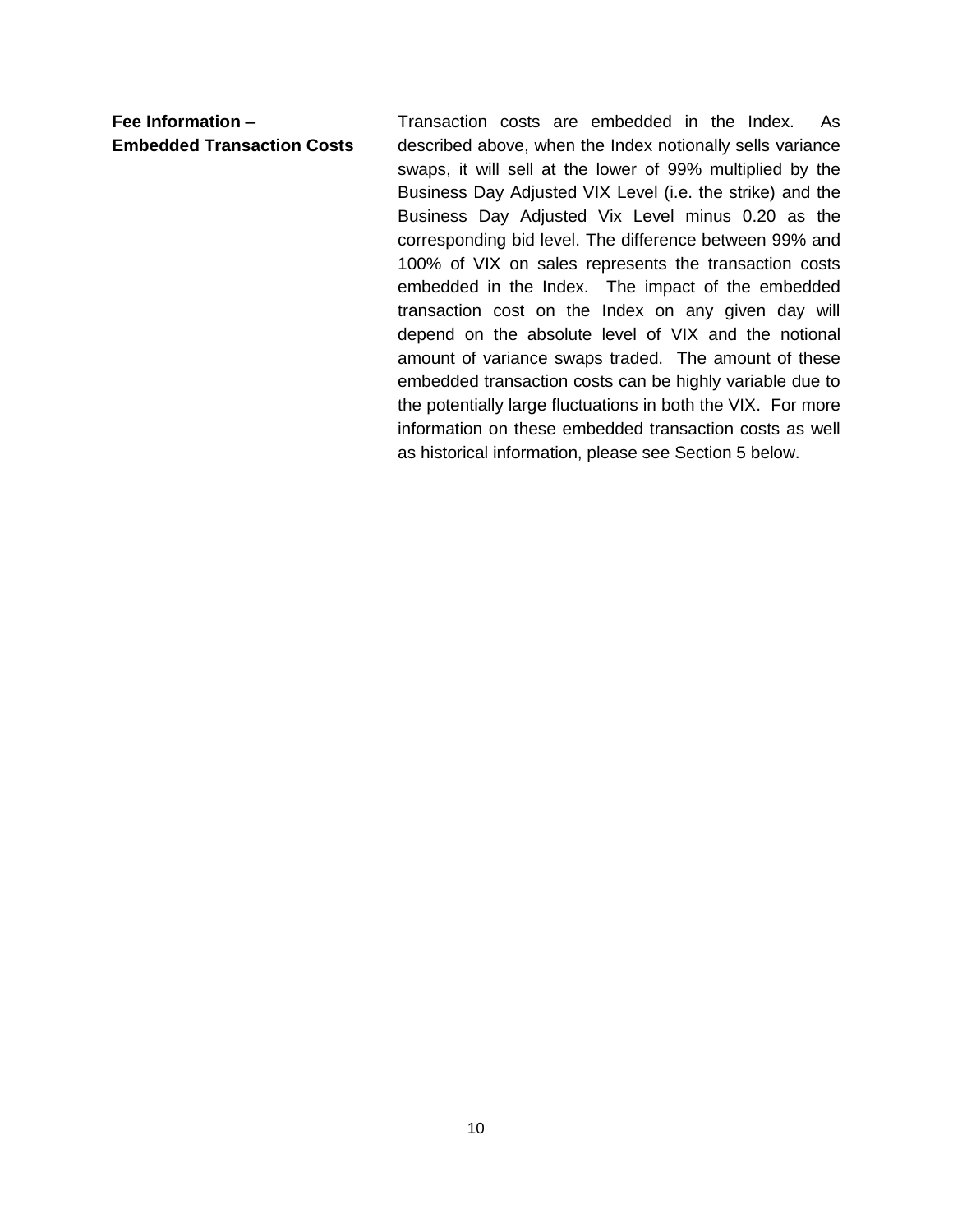## <span id="page-10-0"></span>**3. BACKGROUND INFORMATION**

The background information in this Section 3 is based on information obtained from various publicly available sources and is provided for information purposes only. The Index Sponsor has relied on these sources and has not independently verified the information extracted from these sources and accepts no responsibility or liability in respect thereof. Information on the VIX Indices and the VIX Sub-Indices can be obtained from the website of the Chicago Board Options Exchange ("**CBOE**"), and information on the S&P 500 can be obtained from the website of S&P Dow Jones Indices ("**SPDJI**").

## **3.1 Realized Volatility and Implied Volatility**

Volatility is a statistical measure of how much an asset's return varies from the mean of such returns; the more variable the asset's returns, the higher its volatility, and the higher the perceived risk of such asset (all other things being equal). Volatility is one of the market standards for assessing risk. Volatility is generally calculated based on the natural logarithm return of an asset between each observation. Realized volatility is a calculation of this amount of movement historically from prices or levels of the asset observed periodically in the market over a set period. Realized volatility is characterized by the frequency of the observations of the asset price used in the calculation and the period over which observations are made. For example, six-month daily realized volatility denotes realized volatility calculated from daily closing asset prices over a six-month period. Implied volatility is a market estimate of the volatility an asset will realize over a future period of time. Implied volatility is determined from the market prices of listed options on the asset. For example, one-month implied volatility denotes volatility implicit in the prices of the relevant options with one month to expiration.

### **3.2 The VIX Index**

The VIX Index is a benchmark index that measures the market's expectation of the S&P 500's volatility (also referred to as implied volatility) over the next 30 days, calculated based on the prices of certain put and call options on the S&P 500. The S&P 500 is intended to provide a broad performance benchmark for the U.S. equity markets. The VIX Index is a volatility index comprised of options rather than stocks, with the price of each option reflecting the market's expectation of future volatility. Thus, when the market's expectation of volatility over the next 30 days increases, the level of the VIX Index is expected to increase as well and, when the market's expectation of volatility over the next 30 days decreases, the level of the VIX Index is expected to decrease.

The VIX Index was developed by the CBOE and is calculated, maintained and published by the CBOE. The CBOE has no obligation to continue to publish, and may discontinue the publication of, the VIX Index. The VIX Index is reported by Thomson Reuters under the RIC symbol ".VIX"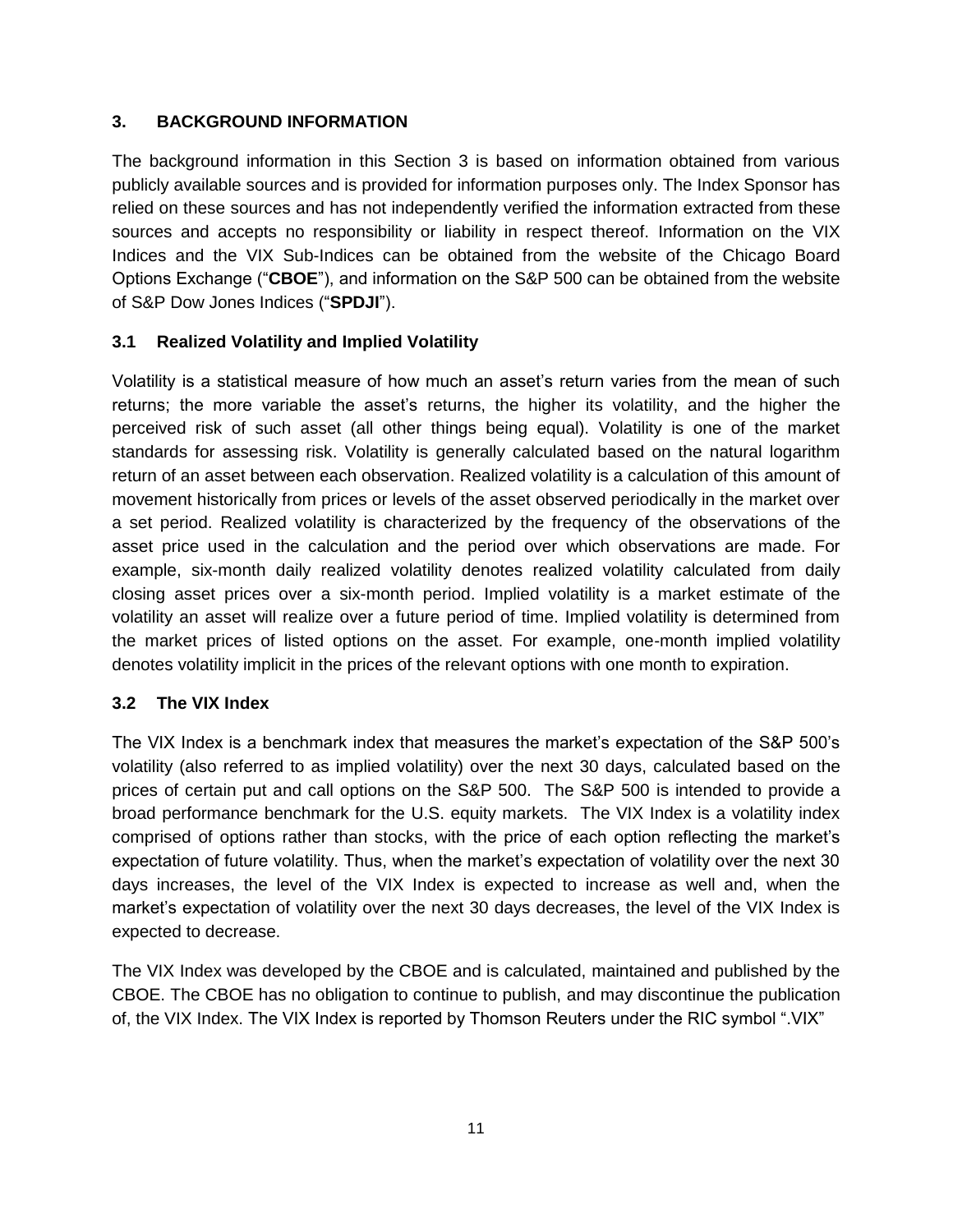From (but excluding) October 3, 2014, the VIX Index measures the 30-day volatility of the S&P 500 implied by the out-of-the-money put and call options on the level of the S&P 500 ("**SPX Options**") using both "standard" monthly SPX Options that expire on the third Friday of each month as well as "weekly" SPX Options that expire every Friday other than the third Friday of each month. To arrive at the VIX Index level, a broad range of out-of-the-money SPX Options that (i) have non-zero bid prices and (ii) have expiration dates more than 23 days and less than 37 calendar days are selected in order to derive a measure of 30-day market implied volatility. The SPX Options expiring 24 days to 30 days later are "**Near Term Options**" and the SPX Options expiring 31 days to 37 days later are "**Next Term Options**". As volatility rises and falls, the number of SPX Options that are used in the calculation of the VIX Index will fluctuate from month-to-month, day-to-day and possibly even minute-to-minute. The VIX Index is calculated independently of any particular option pricing model and in doing so seeks to eliminate any biases which may otherwise be included in using options pricing methodology based on certain assumptions. The model-free implied volatility for both the Near Term Options and the Next Term Options is then calculated using a strike-weighted sum of the mid-quote prices of the Near Term Options and the Next Term Options. The 30-day implied volatility is then interpolated from the implied volatilities of the Near Term Options and Next Term Options.

### **3.3 CBOE Short Term Volatility Index**

On October 1, 2013, CBOE introduced the CBOE Short-Term Volatility Index (VXST), the first volatility index to incorporate weekly options. Whereas the VIX calculation is a measure of thirtyday expected volatility, the VXST calculation uses shorter-dated S&P 500 Index options than those used in the VIX calculation to reflect that the VXST calculation is a measure of nine-day expected volatility. The universe of S&P 500 Index options used in the VXST calculation includes SPX options with "standard" 3rd Friday expiration dates and "weekly" SPX options that expire every Friday, except on the 3rd Friday of each month. VXST futures began trading on CFE in February 2014; CBOE began trading VXST options in April 2014. More information on VXST may be found on the CBOE website at www.cboe.com/VXST.

## **3.4 S&P 500 Index**

The S&P 500® Index is intended to provide a performance benchmark for the U.S. equity markets. The calculation of the level of the S&P 500® Index (discussed below in further detail) is based on the relative value of the aggregate market value of the common stocks of 500 companies as of a particular time as compared to the aggregate average market value of the common stocks of 500 similar companies during the base period of the years 1941 through 1943. The "market value" of any S&P 500 component stock is the product of the market price per share and the number of the then outstanding shares of such S&P 500 component stock.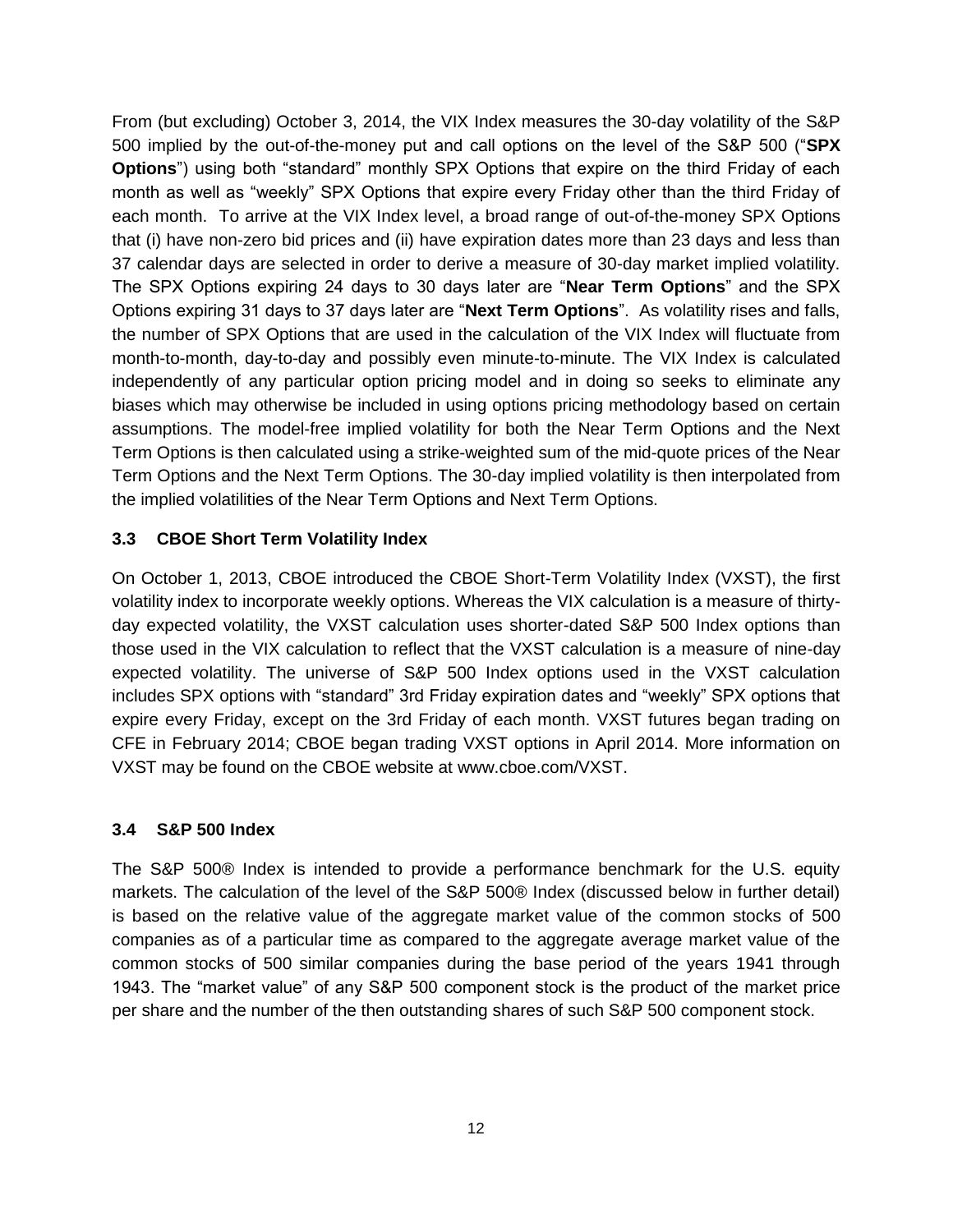The 500 companies are not the 500 largest companies listed on the New York Stock Exchange and not all 500 companies are listed on such exchange. S&P chooses companies for inclusion in the S&P 500® Index with an aim of achieving a distribution by broad industry groupings that approximates the distribution of these groupings in the common stock population of the U.S. equity market. S&P may from time to time, in its sole discretion, add companies to, or delete companies from, the S&P 500® Index to achieve the objectives stated above. Relevant criteria employed by S&P include the viability of the particular company, the extent to which that company represents the industry group to which it is assigned, the extent to which the company's common stock is widely-held and the market value and trading activity of the common stock of that company.

To be eligible for inclusion in the S&P 500® Index, a company must be a U.S. company with a market capitalization in excess of \$5.3 billion. Moreover, the company must have positive asreported earnings over the most recent quarter, as well as over the most recent four quarters (summed together), and maintain a public float of at least 50%. In addition, the ratio of annual dollar value traded to float adjusted market capitalization for the company should be 1.0 or greater and the company should trade a minimum of 250,000 shares in each of the six months leading up to the evaluation date.

## <span id="page-12-0"></span>**4. CALCULATION OF INDEX LEVELS**

## **4.1 Definitions of underlying indices and underlying sub-indices**

"**VIX Index**" means the CBOE Volatility Index (Reuters RIC: .VIX).

"**VIX Near-Term Index**" means the CBOE SPX Near-Term VIX Index (Reuters RIC: .VIN).

"**VIX Far-Term Index**" means the CBOE SPX Far-Term VIX Index (Reuters RIC: .VIF).

"**VIX Sub-Index**" means each of the VIX Near-Term Index and the VIX Far-Term Index, as applicable, and collectively, the "**VIX Sub-Indices**".

"**VXST Index**" means the CBOE Short Term Volatility Index (Reuters RIC: .VXST).

"**VXST Near-Term Index**" means the CBOE SPX Near-Term VXST Index (Reuters RIC: .VSTN).

"**VXST Far-Term Index**" means the CBOE SPX Far-Term VXST Index (Reuters RIC: .VSTF).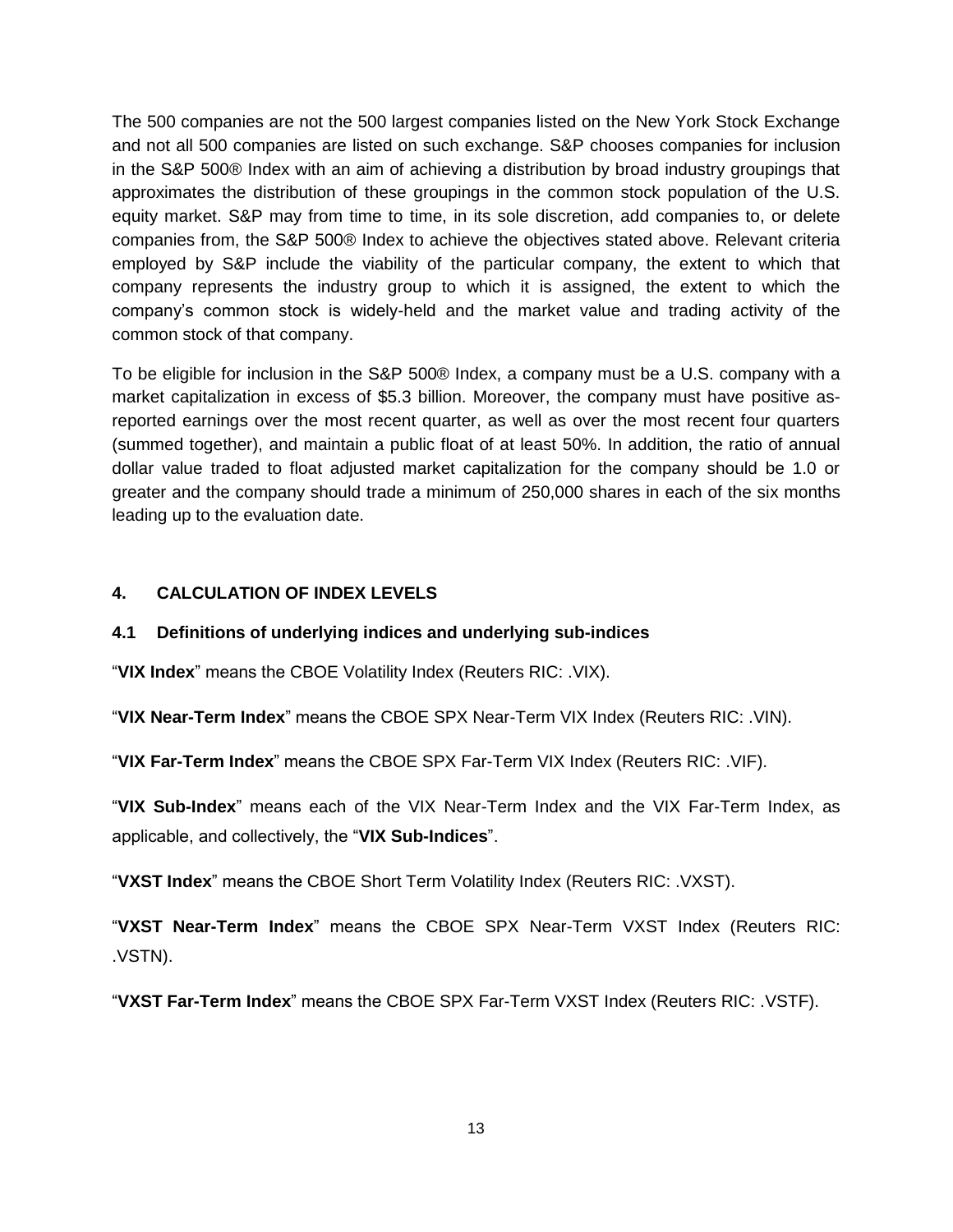"**VXST Sub-Index**" means each of the VXST Near-Term Index and the VXST Far-Term Index, as applicable, and collectively, the "**VXST Sub-Indices**".

## **4.2 Data requirements**

In order to calculate the Index Level, on each Index Business Day, the Index Calculation Agent will observe the intraday market data specified in Section [4.2\(i\)](#page-13-0) (*Data required for the calculation of the VRP Strike*) below from the relevant Price Source, subject to the provisions set out in Part 2 (*Disruptions and Change in Methodology*).

"**Price Source**" means either (as selected by the Index Calculation Agent in its sole discretion) (i) Reuters or (ii) any other market price information source selected by the Index Calculation Agent in its sole discretion.

"**RIC**" means Reuters Instrument Code.

# <span id="page-13-0"></span>**(i) Data required for the calculation of the VRP Strike**

**"***Lookback Period Start Time***"** means, for any relevant day, the time falling 300 minutes prior to the start of the *TWAP Observation Period* for such day.

**"***Observation Time***"** means 15 minutes prior to the scheduled closing time of the Chicago Board Option Exchange ("CBOE").

**"***Spot Far-Term Monthly VIX Level***"** or **"***VIFMO(t)***"** means, in respect of any date t, the level of the VIX Far-Term Index, as published on Reuters (under RIC .VIF) before but excluding October 6, 2014 and under RIC .VIFMO on and after October 6, 2014, at the *Observation Time*. Prior to (and including) August 25, 2008, the *Spot Far-Term Monthly VIX Level* is reconstructed by the Index Sponsor from the *Spot Near-Term Monthly VIX Level* and the VIX Level.

**"***Spot Far-Term* **Monthly** *VIX TWAP Level***"** or **"***TWAP\_VIFMO(t)***"** means, in respect of any date t, the level of the VIX Far-Term Index, as published on Reuters (under RIC .VIF) before but excluding October 6, 2014 and under RIC. VIFMO on and after October 6, 2014, as observed using the *TWAP Process* during the *TWAP Observation Period*. Prior to (and including) August 25, 2008, the *Spot Far-Term Monthly VIX TWAP Level* is reconstructed by the Index Sponsor from the *Spot Near-Term Monthly VIX TWAP Level*  and the *VIX TWAP Level*.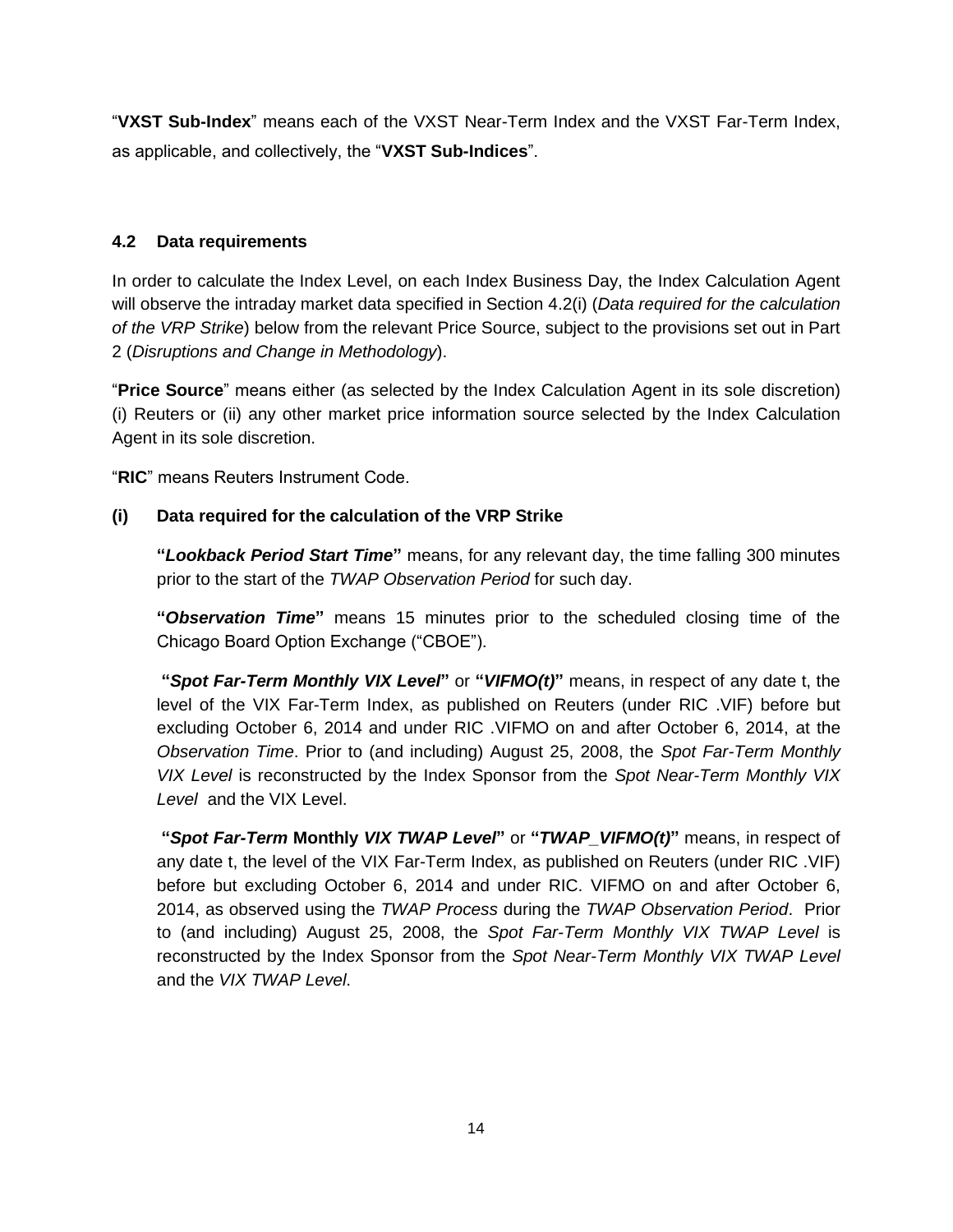**"***Spot Far-Term Weekly VIX Level***"** or **"***VIFWE(t)***"** means, in respect of any date t, the level of the VIX Far-Term Index as published on Reuters (under RIC .VIF) at the *Observation Time*, on and after October 6, 2014.

**"***Spot Far-Term Weekly VIX TWAP Level***"** or **"***TWAP\_VIFWE(t)***"** means, in respect of any date t, the level of the VIX Far-Term Index as published on Reuters (under RIC .VIF) as observed using the *TWAP Process* during the *TWAP Observation Period*, on and after October 6, 2014.

**"***Spot Near-Term Monthly VIX Level***"** or **"***VINMO(t)***"** means, in respect of any date t, the level of the VIX Near-Term Index as published on Reuters (under RIC .VIN) before but excluding October 6, 2014 and under RIC .VINMO on and after October 6, 2014, at the *Observation Time*.

**"***Spot Near-Term Monthly VIX TWAP Level***"** or **"***TWAP\_VINMO(t)***"** means, in respect of any date t, the level of the VIX Near-Term Index, as published on Reuters (under RIC .VIN) before but excluding October 6, 2014 and under RIC .VINMO on and after October 6, 2014, as observed using the *TWAP Process* during the *TWAP Observation Period*.

**"***Spot Near-Term Weekly VIX Level***"** or **"***VINWE(t)***"** means, in respect of any date t, the level of the VIX Near-Term Index, as published on Reuters (under RIC .VIN) on and after October 6, 2014, at the *Observation Time*.

**"***Spot Near-Term Weekly VIX TWAP Level***"** or **"***TWAP\_VINWE(t)***"** means, in respect of any date t, the level of the VIX Near-Term Index, as published on Reuters (under RIC .VIN) on and after October 6, 2014, as observed using the *TWAP Process* during the *TWAP Observation Period*.

**"***Spot Near-Term VXST Level***"** or **"***VSTN(t)***"** means, in respect of any date t, the level of the VXST Near-Term Index, as published on Reuters (under RIC .VSTN) on and after October 6, 2014 at the *Observation Time*.

**"***Spot Far-Term VXST Level***"** or **"***VSTF(t)***"** means, in respect of any date t, the level of the VXST Far-Term Index, as published on Reuters (under RIC .VSTF) on and after October 6, 2014, at the *Observation Time*.

**"***TWAP Observation Period***"** means the 30 minute period starting from 35 minutes prior to the scheduled closing time of the CBOE to 5 minutes prior to the scheduled closing time of the CBOE.

**"***TWAP Process***"** means a process of establishing a time-weighted average level on any Index Business Day t. During the *TWAP Observation Period*, the relevant level will be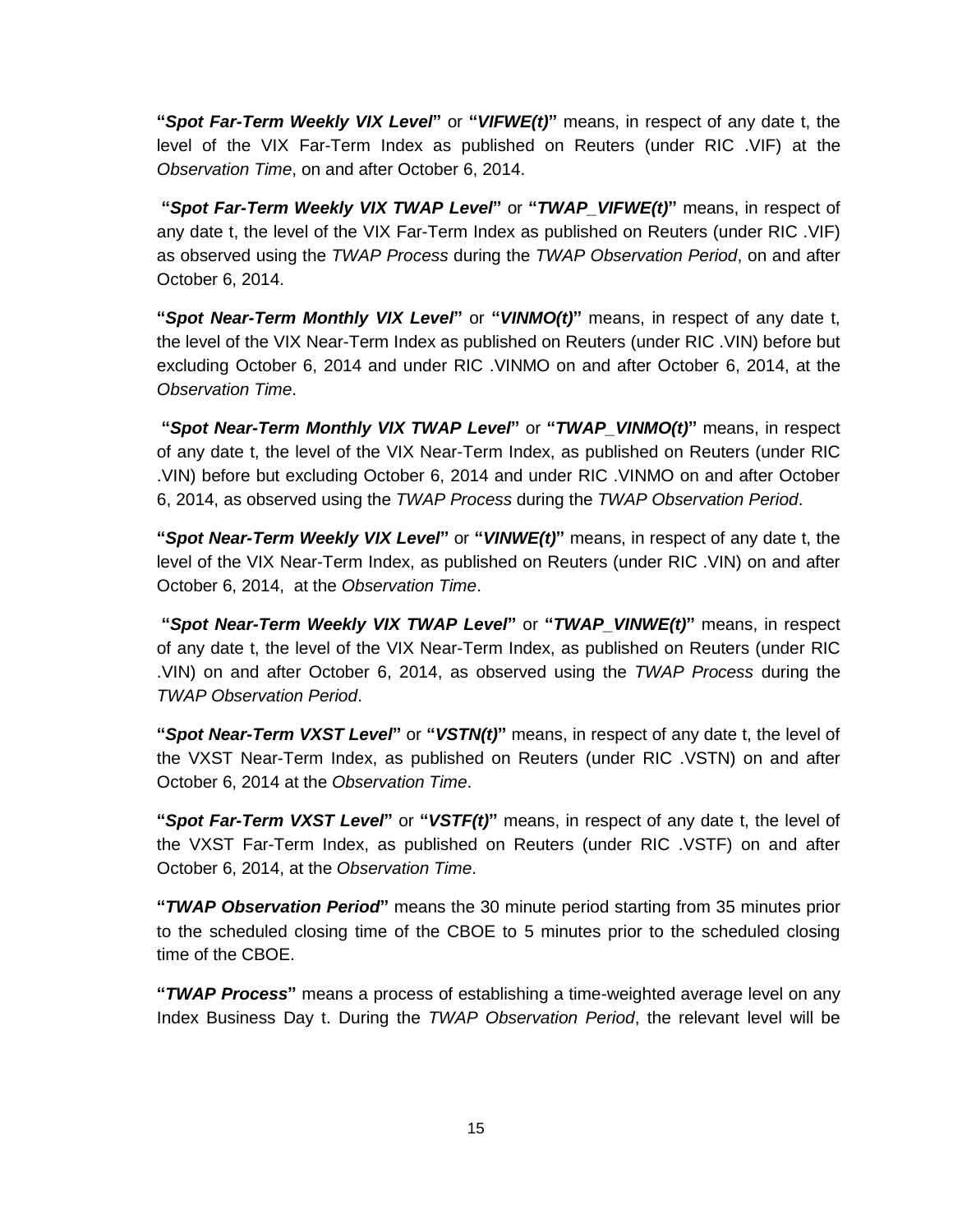recorded at every 15 second interval (each interval being a "*TWAP Observation Interval"*). In respect of each *TWAP Observation Interval*, the level will be the most recent level at exactly the same time as such *TWAP Observation Interval*, or, if one or more levels are not reported at exactly the same time, the most recent level reported on or after the *Lookback Period Start Time* but prior to such *TWAP Observation Interval*.

**"***VIX Level***"** or **"***VIX(t)***"** means, in respect of any date t, the level of the VIX Index as observed at the Observation Time.

**"***VIX Monthly Sub-Index Levels***"** means each of the *Spot Near-Term Monthly VIX Level* and *Spot Far-Term Monthly VIX Level*.

**"***VIX Open Level***"** or **"***Open\_VIX(t)***"** means, in respect of any date t, the opening level of the VIX Index.

**"***VIX Sub-Index Levels***"** means each of the *Spot Near-Term Weekly VIX Level*, *Spot Far-Term Weekly VIX Level*, *Spot Near-Term Monthly VIX Level*, *Spot Far-Term Monthly VIX Level*, *Spot Near-Term VXST Level*, and *Spot Far-Term VXST Level*.

**"***VIX Weekly Sub-Index Levels***"** means each of the *Spot Near-Term Weekly VIX Level* and *Spot Far-Term Weekly VIX Level*.

**"***VXST Sub-Index Levels***"** means each of the *Spot Near-Term VXST Level* and *Spot Far-Term VXST Level*.

### **4.3 Definition of expiry dates**

**"***Far-Term Monthly VIX Expiry Date* means, in respect of a date t, the *Monthly Expiry Date* immediately following the Near-Term Monthly VIX Expiry Date relevant to such date t.

**"***Far-Term Weekly VIX Expiry Date* means, in respect of a date t, the *Weekly Expiry Date* immediately following the Near-Term Weekly VIX Expiry Date relevant to such date t.

**"***Far-Term VXST Expiry Date* means, in respect of a date t, the *Weekly Expiry Date* immediately following the Near-Term Weekly VIX Expiry Date relevant to such date t.

**"***Monthly Expiry Date"* means the third Friday of each month, provided that if such day is not an Index Business Day, the Index Business Day immediately preceding that day.

**"***Monthly VIX Expiry Date"* means, in respect of a date t, either the *Near-Term Monthly VIX Expiry Date* or the *Far-Term Monthly VIX Expiry Date.*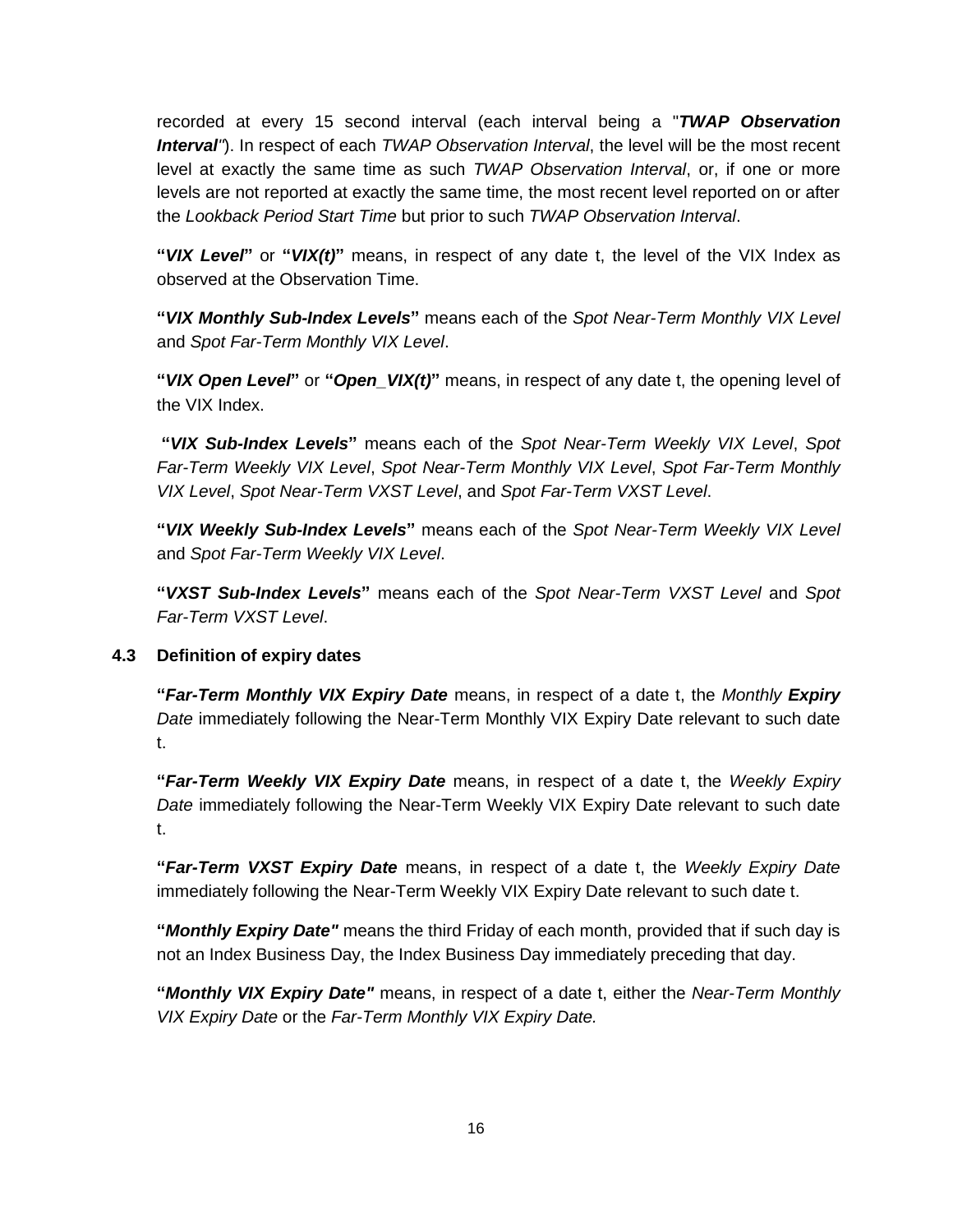**"***Near-Term Monthly VIX Expiry Date* means, in respect of a date t, the last day that is (i) a *Monthly Expiry Date*; and (ii) falls on or before the 30th calendar day following t, provided that such day (the "**Tentative Near-Term Monthly VIX Expiry Date**") does not fall in the same calendar week as t; otherwise, the *Monthly Expiry Date* immediately following the Tentative Near-Term Monthly VIX Expiry Date. If no such *Monthly Expiry Date* falls on or before the 30<sup>th</sup> calendar day following t, the Near-Term Monthly VIX Expiry Date shall be the *Monthly Expiry Date* immediately following the 30<sup>th</sup> calendar day following t.

**"***Near-Term Weekly VIX Expiry Date"* means, in respect of a date t, the last day that is (i) a *Weekly Expiry Date*; and (ii) falls on or before the 30<sup>th</sup> calendar day (inclusive) following t.

**"***Near-Term VXST Expiry Date"* means, in respect of a date t, the last day that is (i) a *Weekly Expiry Date*; and (ii) falls before the 9<sup>th</sup> calendar day (exclusive) following t.

**"***Weekly Expiry Date"* means the Friday of each week, provided that if such day is not an Index Business Day, the Index Business Day immediately preceding that day.

**"***Weekly VIX Expiry Date"* means, in respect of a date t, either the *Near-Term Weekly VIX Expiry Date* or the *Far-Term Weekly VIX Expiry Date.*

**"***VIX Interpolation Expiry Date"* means, in respect of a date t, either a *Weekly VIX Expiry Date* or a *Monthly VIX Expiry Date* or a *VXST Expiry Date* which has at least one VIX Sub-Index Levels or VXST Sub-Index Levels associated to the expiry date.

**"***VXST Expiry Date"* means, in respect of a date t, either the *Near-Term VXST Expiry Date* or the *Far-Term VXST Expiry Date.*

### **4.4 Miscellaneous Definitions**

"**EUR**" means Euro.

"**Index Business Day**" means a day other than Saturday or Sunday on which the New York Stock Exchange ("**NYSE**") is scheduled to be open and listed options are deemed to be tradeable on the CBOE.

"**VIX Business Day**" means a day other than Saturday or Sunday on which listed options are deemed to be tradeable on the CBOE.

"**USD**" means U.S. Dollar.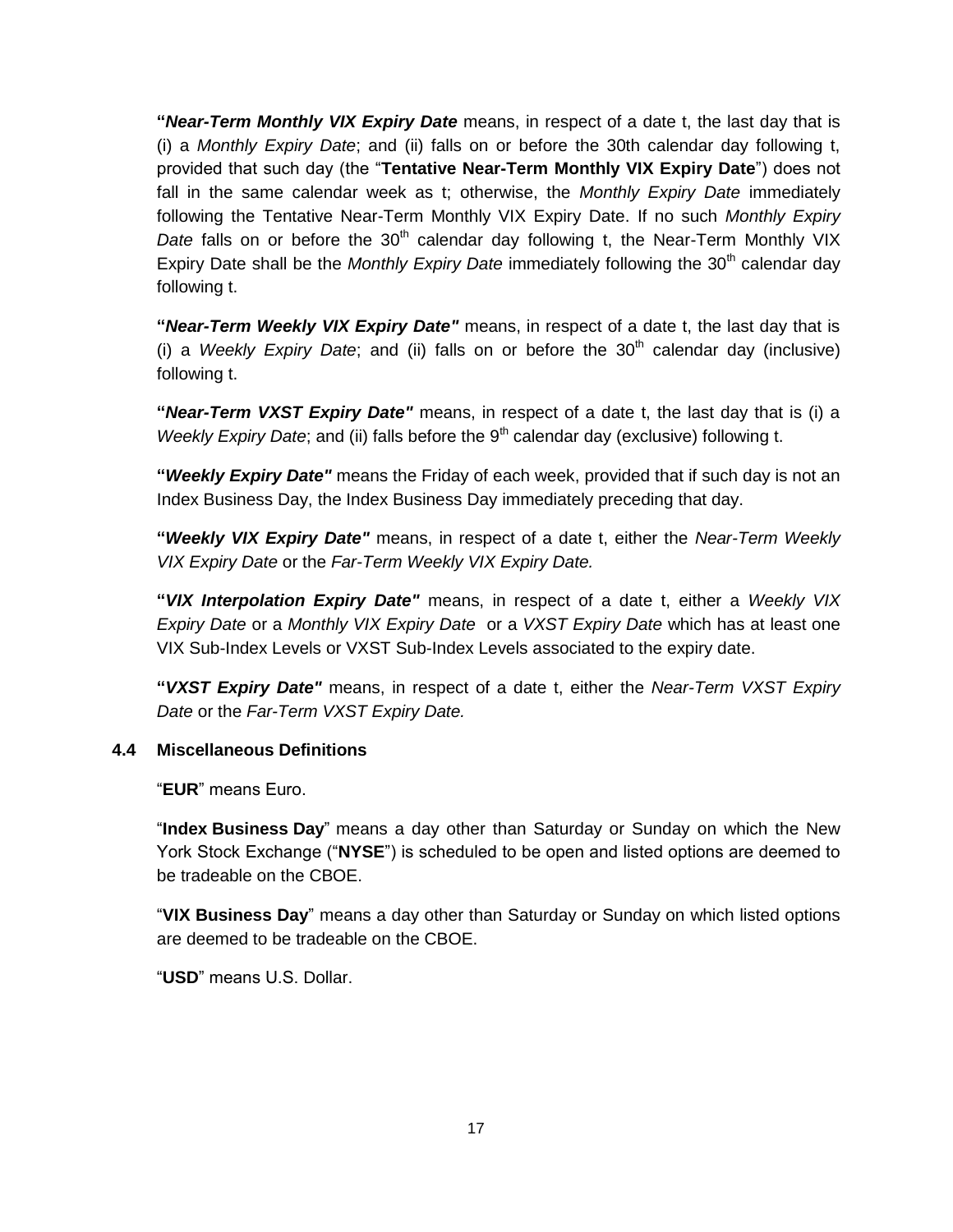#### **4.5 Calculation of Business Day Adjusted Levels**

#### **(i) Business day adjustment for VIX Level**

The VIX index is calculated assuming a theoretical time to maturity based on calendar days and that do not account for holidays. However, the option prices used in the VIX Index level calculation accounts for holidays. A business day adjustment is therefore required in order to make the theoretical time to maturity consistent with the expiries of the underlying options.

A business day adjusted VIX Level ("**Business Day Adjusted VIX Level**") will be calculated on a daily basis, as follows:

$$
VIX_{B}(t) = \sqrt{\frac{1}{\Delta_{B}(t, T_{30,B})} \times \left[ VIN_{B}^{2}(t) \times \Delta_{B}(t, T_{VIN}) \times \frac{\Delta_{B}(T_{30,B}, T_{VIF})}{\Delta_{B}(T_{VIN}, T_{VIF})} + VIF_{B}^{2}(t) \times \Delta_{B}(t, T_{VIF}) \times \frac{\Delta_{B}(T_{VIN}, T_{30,B})}{\Delta_{B}(T_{VIN}, T_{VIF})} \right]}
$$
  

$$
VIN_{B}(t) = VIN(t) \times \sqrt{\frac{252}{365} \times \frac{\Delta(t, T_{VIN})}{\Delta_{B}(t, T_{VIN})}}
$$
  

$$
VIF_{B}(t) = VIF(t) \times \sqrt{\frac{252}{365} \times \frac{\Delta(t, T_{VIF})}{\Delta_{B}(t, T_{VIF})}}
$$

Where :

- $T_{30,B}$  means, in respect of a VIX Business Day t, the 30<sup>th</sup> calendar day immediately following t, or if such day is not an Index Business Day, the immediately preceding Index Business Day
- $\Delta(t_1,t_2)$ : means the number of calendar days from and including t1, to but excluding t2
- **<sup>B</sup>(t ,t )** : means the number of Index Business Days from and including t1, to but excluding t2
	- **VIN(t)** : means, in respect of an Index Business Day t on or after October 6, 2014, VINWE(t) as defined in the "Data Requirements" section; in respect of an Index Business Day t before but excluding October 6, 2014, VINMO(t) as defined in "Data Requirements" section.
	- **VIF(t)** : means, in respect of an Index Business Day t on or after October 6, 2014, VIFWE(t) as defined in the "Data Requirements" section; in respect of an Index Business Day t before but excluding October 6, 2014, VIFMO(t) as defined in "Data Requirements" section.
		- **T<sub>VIN</sub>** : means, in respect of an Index Business Day t on or after October 6, 2014, the Near-Term Weekly VIX Expiry Date relevant to the CBOE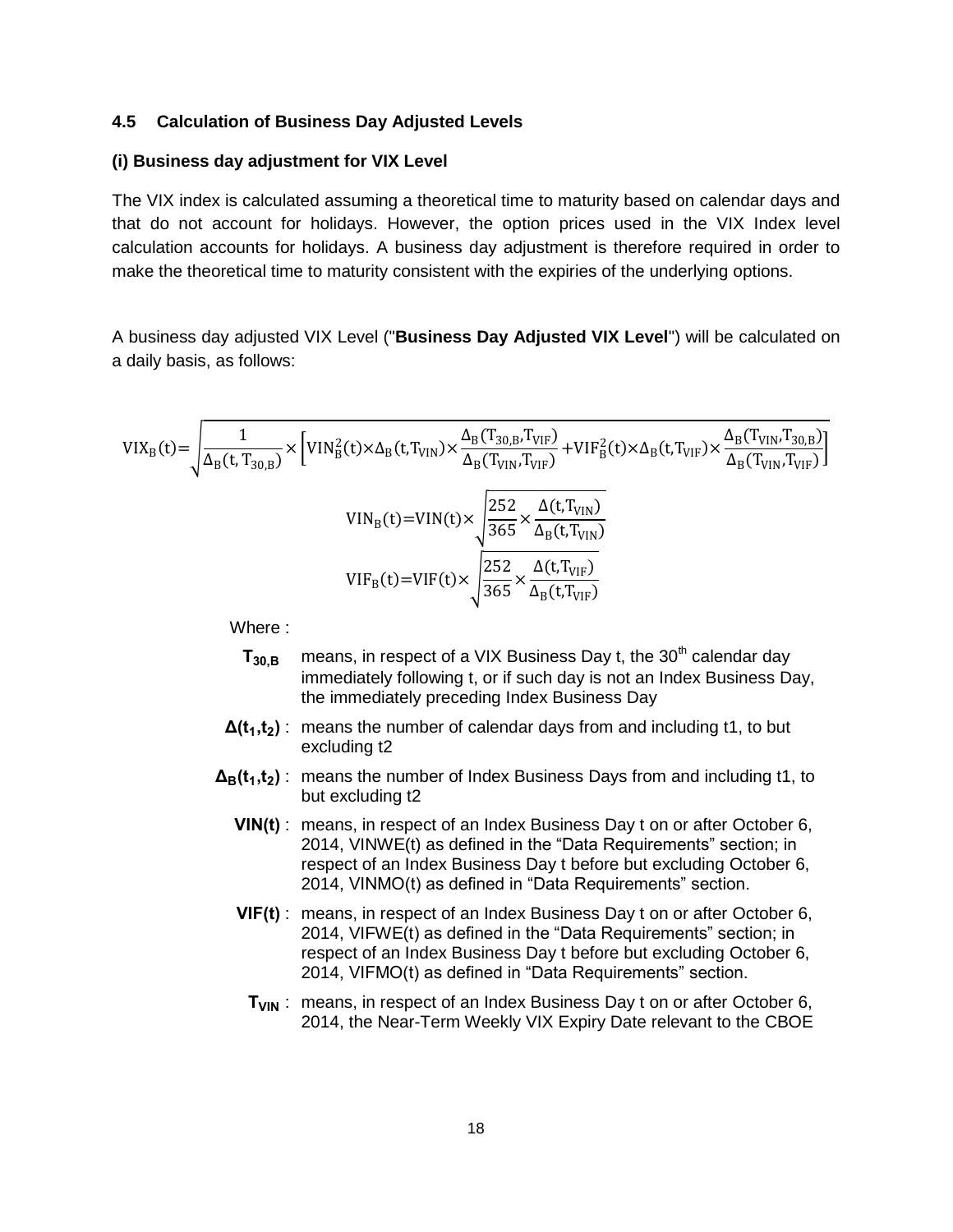SPX near-term Weekly VIX Index published on the relevant Index Business Day t; in respect of an Index Business Day t before but excluding October 6, 2014, means the Near-Term Monthly VIX Expiry Date relevant to the CBOE SPX near-term Monthly VIX Index published on the relevant Index Business Day t

- **T<sub>VIF</sub>**: means, in respect of an Index Business Day t on or after October 6, 2014, the Far-Term Weekly VIX Expiry Date relevant to the CBOE SPX far-term Weekly VIX Index published on the relevant Index Business Day t; in respect of an Index Business Day t before but excluding October 6, 2014, means the Far-Term Monthly VIX Expiry Date relevant to the CBOE SPX far-term Monthly VIX Index published on the relevant Index Business Day t
- **VIN<sub>B</sub>(t)** : means, in respect of a VIX Business Day t, the business day adjusted level for VIX Near-Term Index
- **VIFB(t)** : means, in respect of a VIX Business Day t, the business day adjusted level for VIX Far-Term Index
- **VIX<sub>B</sub>(t)**: means, in respect of a VIX Business Day t, the business day adjusted level for the VIX Index
- **VIX Business Day**: as defined in Section 4.4 above, means a day other than Saturday or Sunday on which listed options are tradeable on the CBOE.

For February 12, 2008, due to unavailable data, the Business Day Adjusted VIX Level will be calculated as follows:

$$
VIX_{B}(t)=VIX(t)\times\sqrt{\frac{252}{365}\times\frac{30}{\Delta_{B}(t, T_{30,B})}}
$$

Where :

**VIX(t)** : means, in respect of an Index Business Day t, the level of the VIX Index as observed at the Observation Time

#### **(ii) Business day adjustment for VIX TWAP Level**

A Business Day adjusted VIX TWAP level will also be calculated on a daily basis, as follows:

$$
TWAP\_VIX_B(t) = \sqrt{\frac{1}{\Delta_B(t, T_{30,B})} \times \left[ TWAP\_VIN_B^2(t) \times \Delta_B(t, T_{VIN}) \times \frac{\Delta_B(T_{30,B}, T_{VIF})}{\Delta_B(T_{VIN}, T_{VIF})} + TWAP\_VIF_B^2(t) \times \Delta_B(t, T_{VIF}) \times \frac{\Delta_B(T_{VIN}, T_{30,B})}{\Delta_B(T_{VIN}, T_{VIF})} \right]}
$$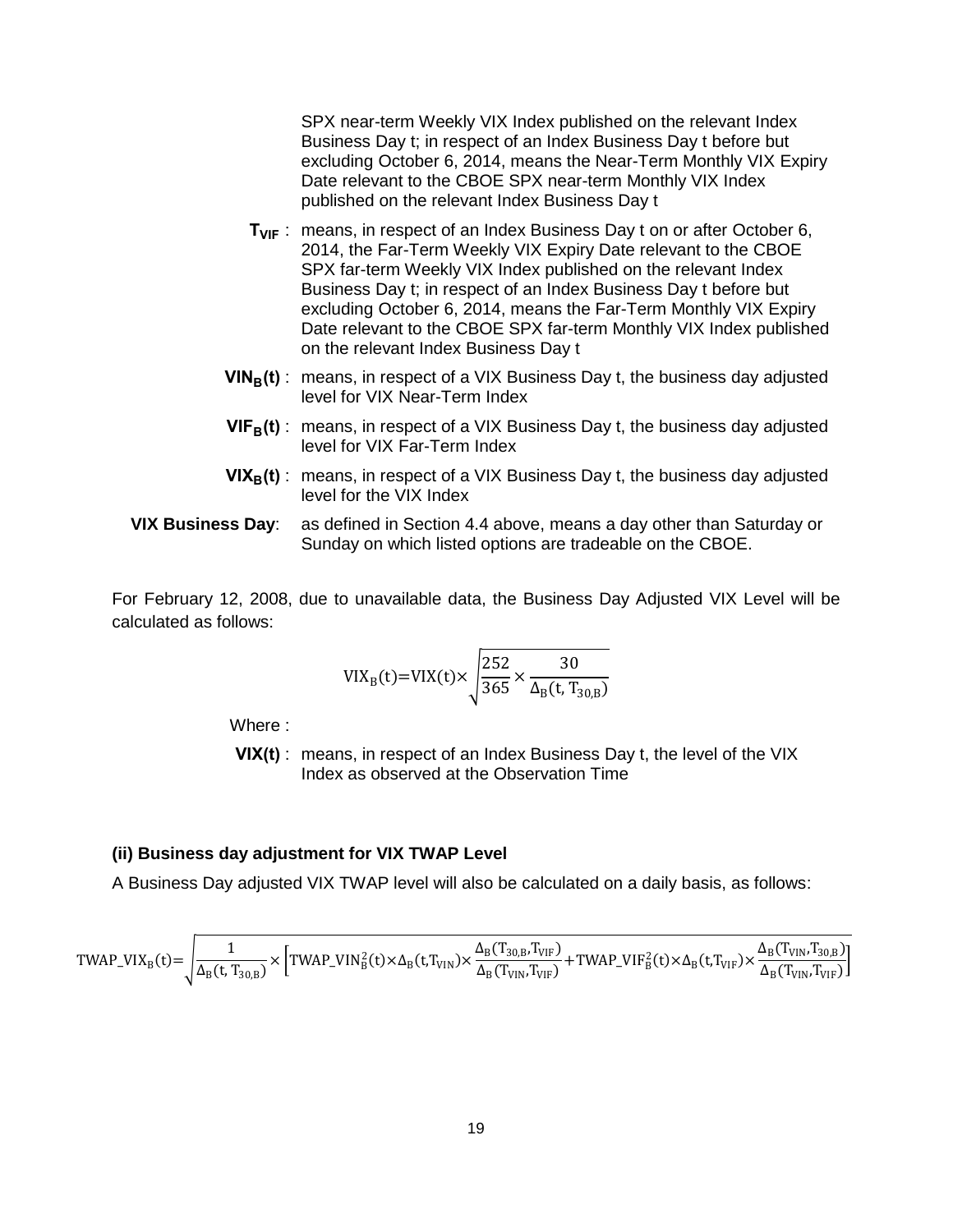$$
TWAP\_VIN_B(t) = TWAP\_VIN(t) \times \sqrt{\frac{252}{365} \times \frac{\Delta(t, T_{VIN})}{\Delta_B(t, T_{VIN})}}
$$
  
\n
$$
TWAP\_VIF_B(t) = TWAP\_VIF(t) \times \sqrt{\frac{252}{365} \times \frac{\Delta(t, T_{VIF})}{\Delta_B(t, T_{VIF})}}
$$

Where :

- **VIN(t)** : means, in respect of an Index Business Day t on or after October 6, 2014, TWAP VINWE(t) as defined in the "Data Requirements" section; in respect of an Index Business Day t before but excluding October 6, 2014, TWAP\_VINMO(t) as defined in "Data Requirements" section.
- **VIF(t)** : means, in respect of an Index Business Day t on or after October 6, 2014, TWAP\_VIFWE(t) as defined in the "Data Requirements" section; in respect of an Index Business Day t before but excluding October 6, 2014, TWAP\_VIFMO(t) as defined in "Data Requirements" section.
- **TWAP VIN<sub>B</sub>(t)**: means, in respect of a VIX Business Day t, the business day adjusted TWAP level for the VIX Near-Term Index
- **TWAP VIF<sub>B</sub>(t)**: means, in respect of a VIX Business Day t, the business day adjusted TWAP level for the VIX Far-Term Index
- **TWAP\_VIX<sub>B</sub>(t)**: means, in respect of a VIX Business Day t, the business day adjusted TWAP level for the VIX Index

### **(iv) Mark-to-Market Variance Swap Strikes for expiry date T and valuation date t**

For a Variance Swap contract with expiry date T, the Mark-to-Market Variance Swap Strike is calculated, in respect of valuation date t, using VIX and VXST Sub-Indices.

The Mark-to-Market Variance Swap Strike is calculated based on the business day adjusted levels of two of the VIX and VXST Sub-Index Levels (the "Left Sub-Index Level" and the "Right Sub-Index Level").The Left Sub-Index Level and the Right Sub-Index Level together with the Left Expiry Date and the Right Expiry Date, in respect of an Index Business Day t, are determined as follows.

Left Expiry Date means, in respect of expiry date T,

- i) The smallest of the VIX Interpolation Expiry Dates, if the smallest of the VIX Interpolation Expiry Dates is larger than the expiry date T;
- ii) Otherwise, the greatest of the VIX Interpolation Expiry Dates which is smaller than or equal to the expiry date T.

Right Expiry means, in respect of expiry date T,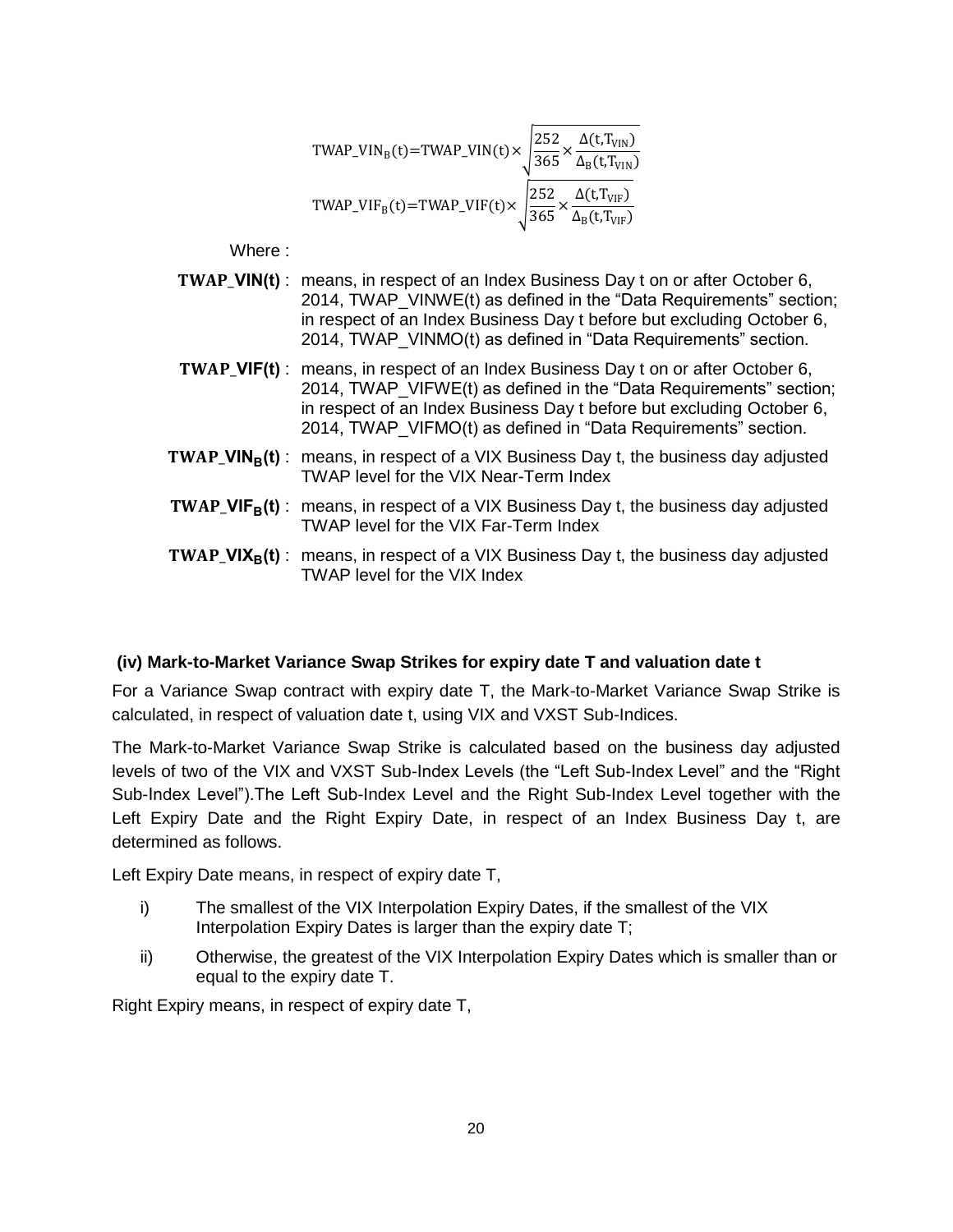- i) Left Expiry Date, if Left Expiry Date is greater than the expiry date T or Left Expiry Date is the greatest of the VIX Interpolation Expiry Dates;
- ii) Otherwise, the smallest of the VIX Interpolation Expiry Dates that is greater than the Left Expiry Date.

Left Sub-Index Level means,

- i) The relevant VXST Sub-Index Level associated with the Left Expiry Date, if the Left Expiry Date is a VXST Expiry Date
- ii) Otherwise, the relevant VIX Weekly Sub-Index Level associated with the Left Expiry Date, if the Left Expiry Date is a Weekly VIX Expiry Date
- iii) Otherwise, the relevant VIX Monthly Sub-Index Level associated with the Left Expiry Date.

Right Sub-Index Level means,

- i) The relevant VXST Sub-Index Level associated with the Right Expiry Date, if the Right Expiry Date is a VXST Expiry Date
- ii) Otherwise, the relevant VIX Weekly Sub-Index Level associated with the Right Expiry Date, if the Right Expiry Date is a Weekly VIX Expiry Date
- iii) Otherwise, the relevant VIX Monthly Sub-Index Level associated with the Right Expiry Date.

The Mark-to-Market Variance Swap Strike is calculated as follows:

$$
Vol(t,T) = \begin{cases} \n\frac{VLT_B(t)}{\Delta_B(t,T)} & \text{if } T_{VLT} = T_{VRT} \\
\sqrt{\frac{1}{\Delta_B(t,T)}} \times \left[ VLT_B^2(t) \times \Delta_B(t,T_{VLT}) \times \frac{\Delta_B(T,T_{VRT})}{\Delta_B(T_{VLT},T_{VRT})} + VRT_B^2(t) \times \Delta_B(t,T_{VRT}) \times \frac{\Delta_B(T_{VLT},T)}{\Delta_B(T_{VLT},T_{VRT})} \right]; & \text{otherwise} \\
\frac{VLT_B(t)}{\Delta_B(t,T_{VLT})} & & \text{if } T_{VLT} = T_{VRT} \\
\frac{252}{\Delta_B(t,T_{VLT})} & & \text{if } T_{VLT} = T_{VRT} \\
\frac{252}{\Delta_B(t,T_{VLT})} & & \text{if } T_{VLT} = T_{VRT} \\
\frac{252}{\Delta_B(t,T_{VLT})} & & \text{if } T_{VLT} = T_{VRT} \\
\frac{252}{\Delta_B(t,T_{VRT})} & & \text{if } T_{VLT} = T_{VRT} \\
\frac{252}{\Delta_B(t,T_{VRT})} & & \text{if } T_{VLT} = T_{VRT} \\
\frac{252}{\Delta_B(t,T_{VRT})} & & \text{if } T_{VLT} = T_{VRT} \\
\frac{252}{\Delta_B(t,T_{VRT})} & & \text{if } T_{VLT} = T_{VRT} \\
\frac{252}{\Delta_B(t,T_{VRT})} & & \text{if } T_{VLT} = T_{VRT} \\
\frac{252}{\Delta_B(t,T_{VRT})} & & \text{if } T_{VLT} = T_{VRT} \\
\frac{252}{\Delta_B(t,T_{VRT})} & & \text{if } T_{VLT} = T_{VRT} \\
\frac{252}{\Delta_B(t,T_{VRT})} & & \text{if } T_{VLT} = T_{VRT} \\
\frac{252}{\Delta_B(t,T_{VLT})} & & \text{if } T_{VLT} = T_{VRT} \\
\frac{252}{\Delta_B(t,T_{VLT})} & & \text{if } T_{VLT} = T_{VRT} \\
\frac{252}{\Delta_B(t,T_{VLT})} & & \text{if } T_{VLT} = T_{VRT} \\
\frac{252}{\Delta_B(t,T_{VRT})} & & \text{if } T_{VLT} = T_{VRT} \\
\frac{252}{\Delta_B(t,T_{VRT})}
$$

Where :

- **T** : means the expiry date of the valuated Variance Swap contract
- **VLT(t)** : means, in respect of valuation date t, the Left Sub-Index Level
- **VRT(t)** : means, in respect of valuation date t, the Right Sub-Index Level
	- **T<sub>VLT</sub>** : means, in respect of expiry date T, the Left Expiry Date
	- **TVRT** : means, in respect of expiry date T, the Right Expiry Date
- $VLT<sub>B</sub>(t)$ : means, in respect of valuation date t, the business day adjusted level for the Left Sub-Index Level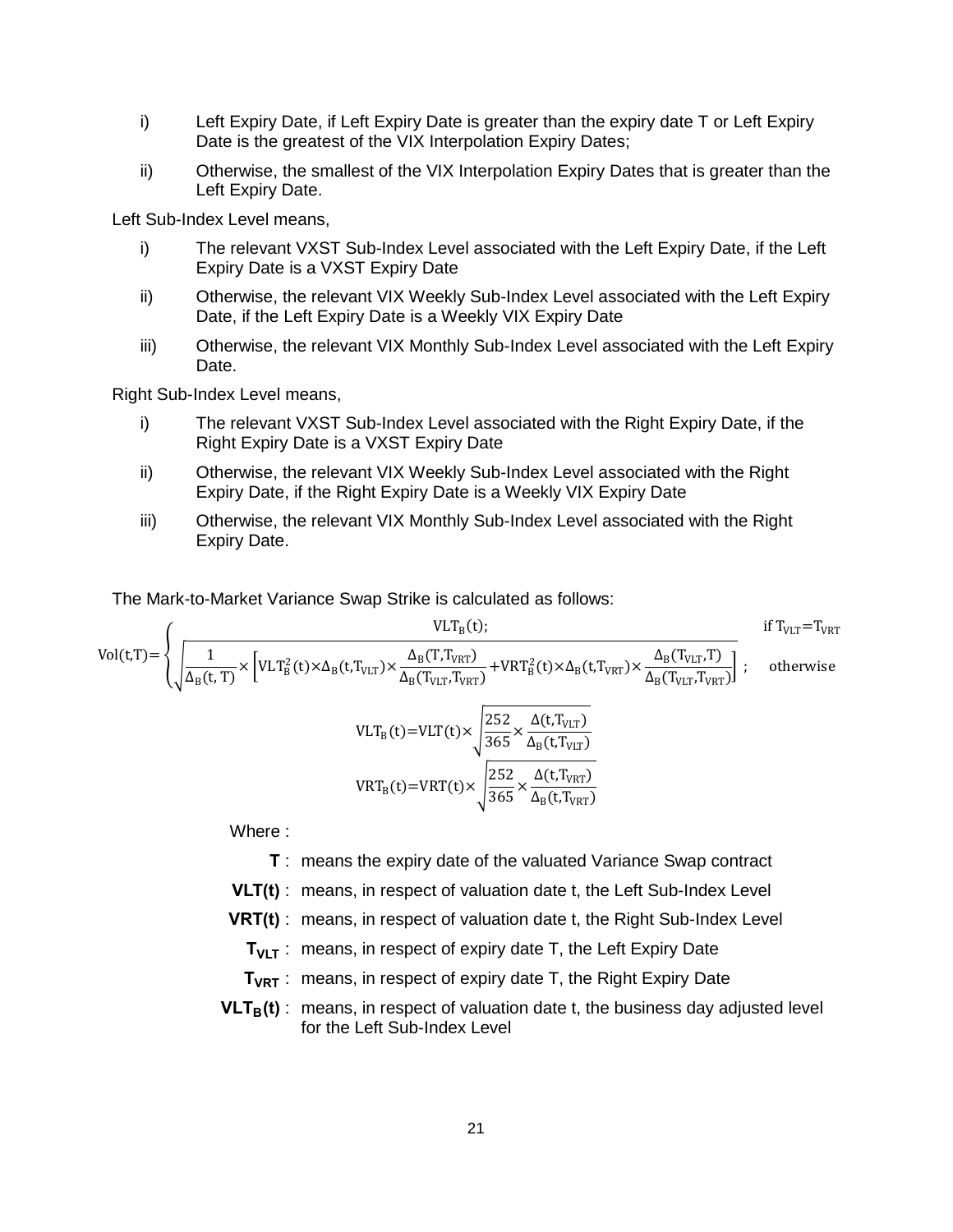**VRTB(t)** : means, in respect of valuation date t, the business day adjusted level for the Right Sub-Index Level

#### **(v) Mark-to-Market Realized Volatility for Variance Swap contracts with trade date t<sup>0</sup> and valuation date t**

For a Variance Swap contract with trade date  $t_0$  the Mark-to-Market Realized Volatility is calculated, in respect of valuation date t, as follows:

$$
RV(t_0,t) = \begin{cases} 0; & \text{if } t = t_0 \\ 100 \times \sqrt{\frac{252}{\Delta_B(t_0,t)} \times \sum_{i=t_0+1}^t \ln^2 \left(\frac{SPX(i)}{SPX(i-1)}\right)}; & \text{otherwise} \end{cases}
$$

For the avoidance of doubt, the Mark-to-Market Realized Volatility shall be calculated for each Index Business Day even if such date is a Disrupted Day, and, pursuant to Section 6(iii) below, if the closing level of the S&P 500 is unavailable, the Index Calculation Agent shall perform the calculation required by this Section 4.5(v) using the next closing level of the S&P 500 that is available on a day that is not a Disrupted Day.

### **4.6 Calculation of Variance Swap Contract Specifications**

#### **(i) Expiry of Variance Swap traded on date t**

The Expiry Date of Variance Swap traded on date  $t$  is the  $30<sup>th</sup>$  calendar day immediately following t, or if such day is not a Business Day, the immediately preceding Business Day.

$$
Expiry(t)=T_{30,B}(t)
$$

### **(ii) Vega Notional of Variance Swap traded on date t**

On each day, the Vega Notional of the Variance Swap is

VegaNotional $(t) = -0.2381$ 

#### **(iii) Strike of Variance Swap traded on date t**

On each day, the strike of Variance Swap traded will be determined through the observation of business day adjusted TWAP level for the VIX Index. If Vega Notional is negative, we notionally sell the Variance Swap, otherwise we notionally buy the Variance Swap. If the Vega Notional is 0, no strike is calculated and no Variance Swap is traded on date t.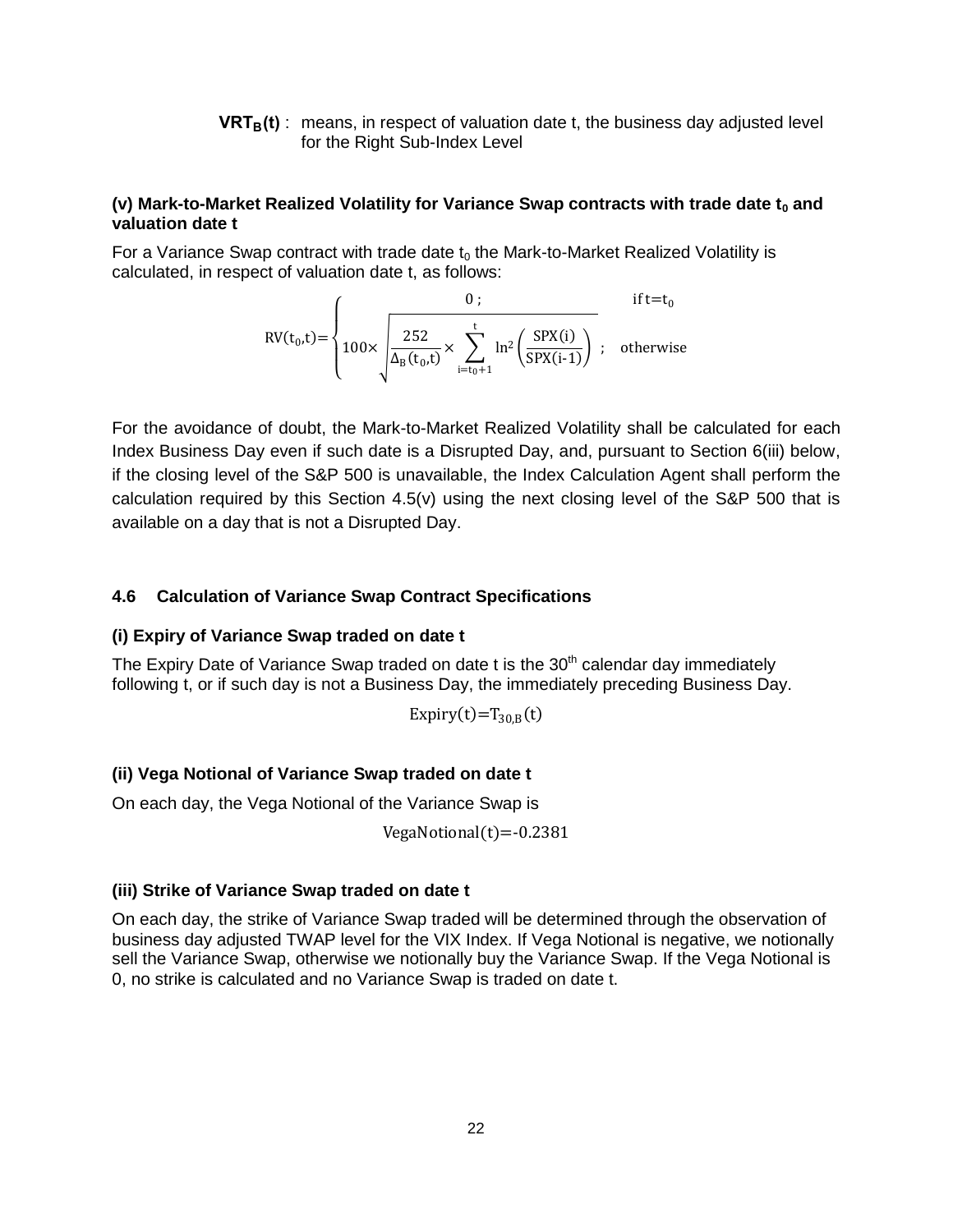$$
Strike(t) = Min( 99%xTWAP_VIX_B(t), TWAP_VIX_B(t)-0.20)
$$

### **(iv) Variance Notional of Variance Swap traded on date t**

On each day, the Variance Notional will be determined as follows:

$$
Notional(t) = \frac{VegaNotional(t)}{2 \times Strike(t)}
$$

## **(v) Mark-to-Market Value as of t, for a Variance Swap traded at t<sup>0</sup>**

Determined as follows:

$$
VarMtM(t_0,t) = \begin{cases}\n0; & \text{if } t > \text{Expiry}(t_0) \\
0; & \text{if } t = t_0\n\end{cases}
$$
\n
$$
VarMtM(t_0,t) = \begin{cases}\n0; & \text{if } t > \text{Expiry}(t_0) \\
\text{Notional}(t_0) \times \left(\frac{\Delta_B(t_0,t)}{\Delta_B(t_0, \text{Expiry}(t_0))}\right) \times \left(RV(t_0,t)\right)^2 + \frac{\Delta_B(t, \text{Expiry}(t_0))}{\Delta_B(t_0, \text{Expiry}(t_0))}\right) \times \left(Vol(t, \text{Expiry}(t_0))\right)^2 - \left(\text{Strike}(t_0)\right)^2\right); & \text{otherwise}\n\end{cases}
$$

## **(vi) Settlement Value as of t, for a Variance Swap traded at t<sup>0</sup>**

Determined as follows:

$$
Settle(t_0, t) = \begin{cases} VarMtM(t_0, t); & \text{if } t = Expiry(t_0) \\ 0; & \text{otherwise} \end{cases}
$$

### **4.7 Calculation of Index Level**

The Index level is determined on each Index Business Day t as the sum of the mark-to-market of all non-expired Variance Swaps and the settlement amounts of all expired Variance Swaps (the "**Index Level**").

$$
IL(t)=Cash(t)+MtM(t)
$$
  
\n
$$
n_{act}
$$
  
\n
$$
MtM(t)=\sum_{n=1}^{n_{act}}VarMtM(t-n+1,t)
$$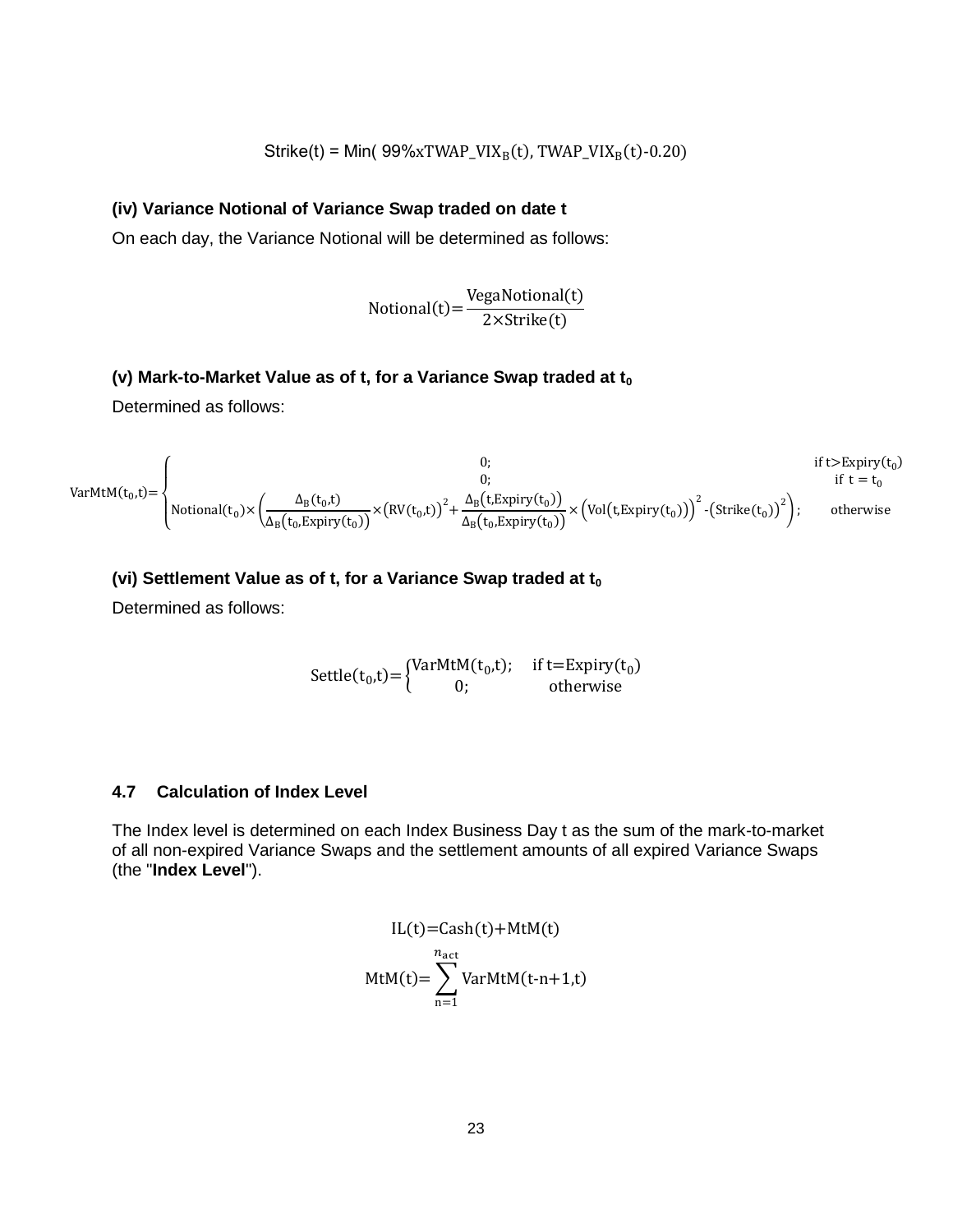$$
Cash(t)=Cash(t-1)+\sum_{n=1}^{n_{act}} Settle(t-n,t-1)
$$

Where :

- $IL(t)$ : means the Index Level as of Index Business Day t
- $\mathbf{n}_{\text{act}}$ : means the number of Variance Swaps for which the Expiry Date falls on or after t
- $Cash(t)$ : means the Cash Account on Index Business Day t, with its value equal to 1000 on the Index Start Date

The Index level is calculated starting on April 18, 2008. For the calculation, VIX business day adjusted levels is required from April 19, 2007, and Intraday Realized Volatility and Intraday Realized VIX Variance is required from April 16, 2007.

| <b>Index Start Date:</b> | April 18, 2008           |
|--------------------------|--------------------------|
| Index Live Date:         | November 28, 2016        |
| Index Sponsor:           | Deutsche Bank AG, London |

Prior to (and excluding) the Index TWAP Date, the *Observation Time* for all relevant data will be set to the scheduled closing time of the CBOE. The *TWAP Observation Period* will also be set to the scheduled closing time of the CBOE, whereby the *TWAP Process* will establish the level to be that as observed at the *TWAP Observation Period*.

Index TWAP Date: October 6, 2014

#### **5. FEE INFORMATION – EMBEDDED TRANSACTION COSTS**

Transaction costs of notionally buying and selling the variance swaps are embedded in the Index. As described above, the Index notionally sells variance swaps, it will sell at the lower of (a) 99% multiplied by the Business Day Adjusted VIX Level or (b) the Business Day Adjusted VIX Level minus 0.20 (i.e. the strike) as the corresponding bid level, The difference between the Strike and 100% of VIX on sales represents the transaction costs embedded in the Index. The amount of the embedded transaction costs in the Index on any given day will depend on the absolute level of VIX and the notional of variance swaps traded and therefore can be highly variable due to the potentially large fluctuations in both the VIX and the amount of trading in any given period.

Based on hypothetical historical data from April 18, 2008 to December 31, 2017, the average annual transactional cost of the Index, as evaluated on January 1 of each year, is \$13.75 per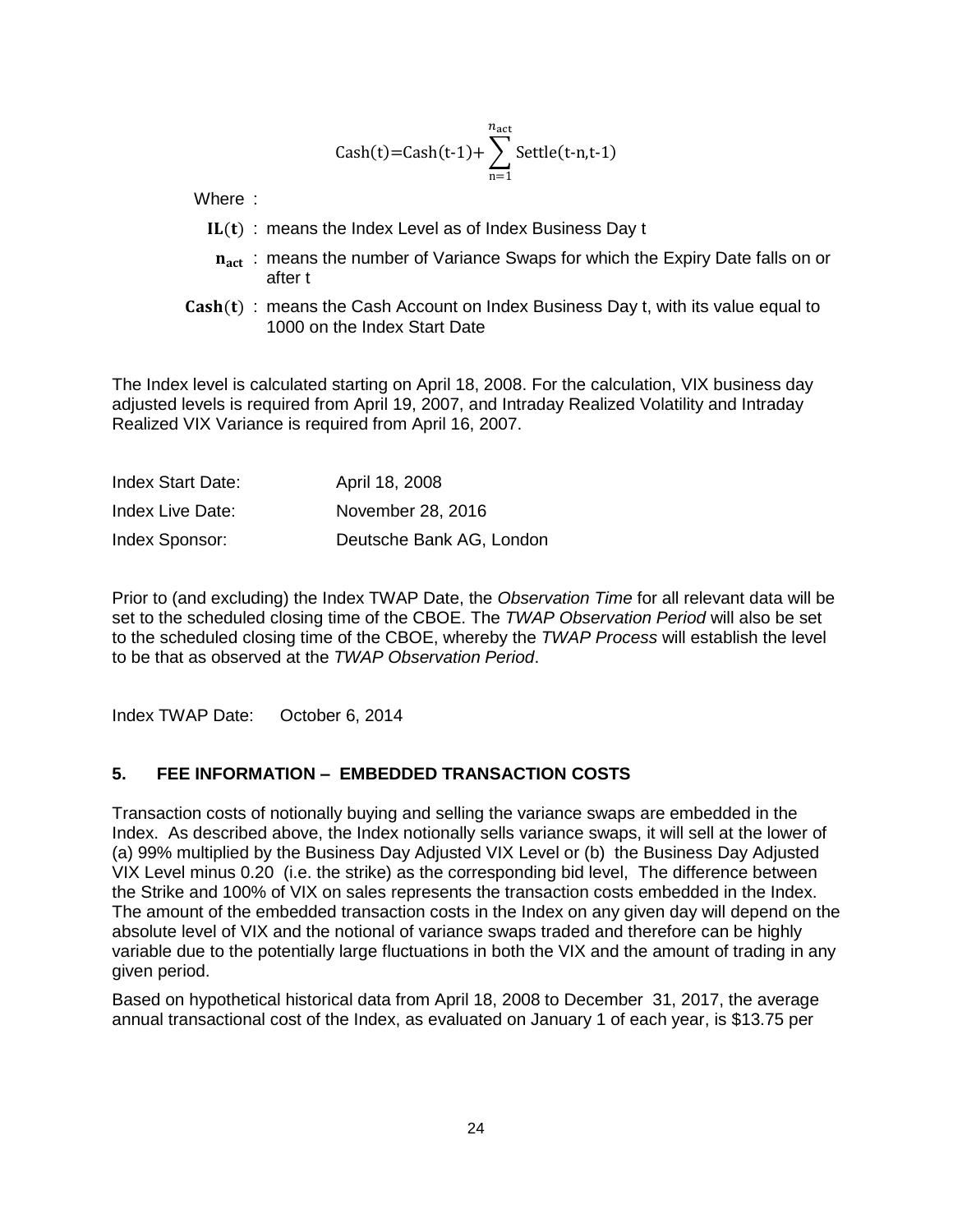index unit. The transactional costs vary significantly between periods, ranging in the hypothetical historical period as high as \$24.00 for the annual period ending April 17, 2009. The hypothetical historical performance and related transactional cost calculations are not based on actual transactional costs or actual performance of the Index as it did not then exist. There can be no assurance that the transactional costs of the Index will not substantially exceed the highest levels indicated in the hypothetical historical period.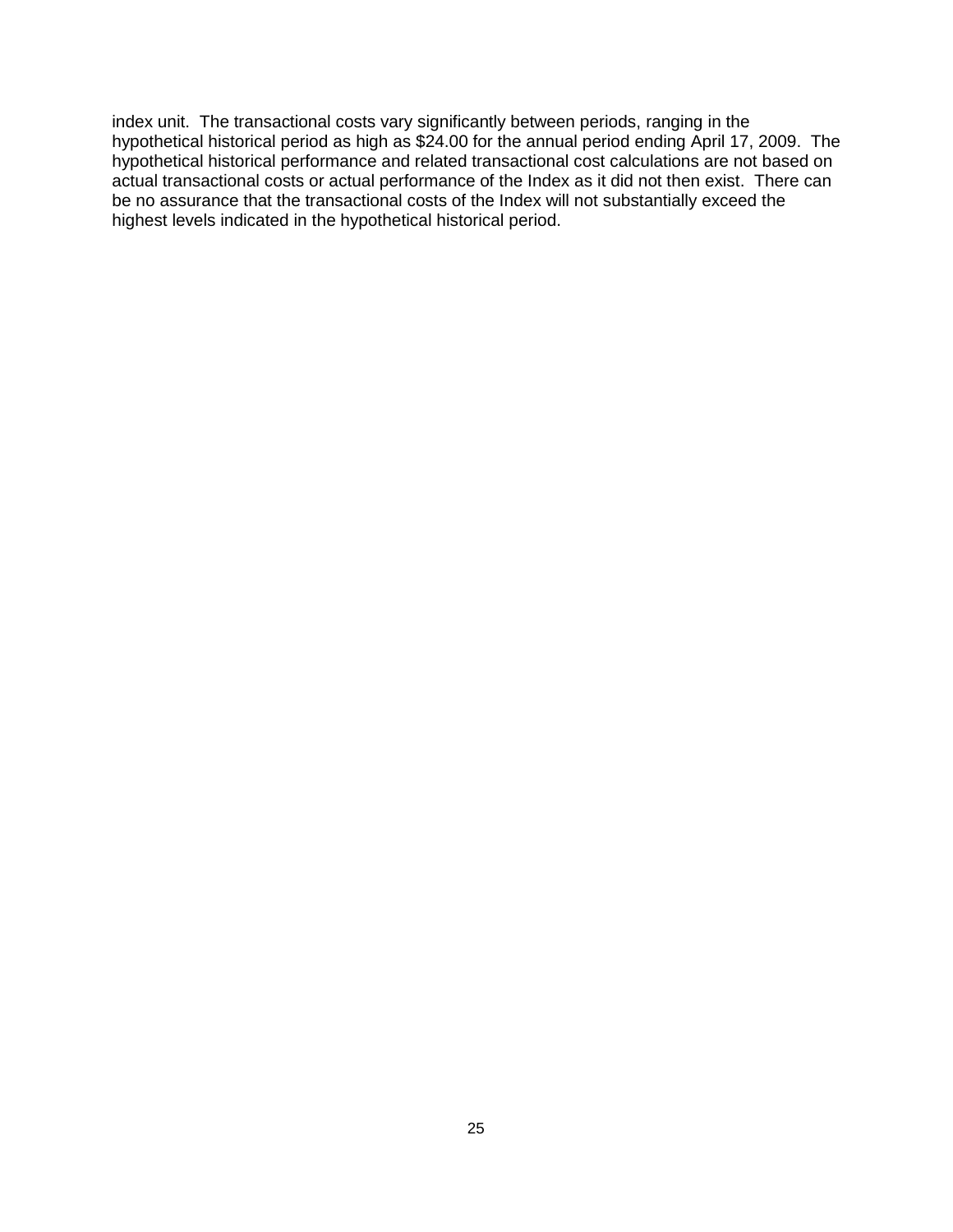## **Part 2 Disruptions and Change in Methodology**

### <span id="page-25-1"></span><span id="page-25-0"></span>**6. CONSEQUENCES OF DISRUPTIONS**

If a Disruption Event occurs or is subsisting on any Index Business Day (a **"Disrupted Day"**):

**(i)** In the case of a Strike Disruption Event, the Index Calculation Agent will:

Subject to the proviso below, in respect of any Variance Swaps to be notionally purchased or sold on such Disrupted Day which are affected by such Strike Disruption Event (each a "Disrupted Variance Swap"), determine that the notional amount of such Disrupted Variance Swap to be purchased or sold (as applicable) on such Disrupted Day shall be multiplied by a fraction, the numerator of which is equal to 121 minus the number of TWAP Observation Intervals for which one or more of the relevant levels was unavailable and the denominator of which is 121; *provided, however*, if eight (8) or more TWAP Observation Periods are disrupted on an Index Observation Day, then the notional amount of the Disrupted Variance Swap shall be set to zero (including, without limitation, for the purposes of Section 4.6(iv)) and no amounts shall be allocated to such Disrupted Day; and

- **(ii)** in the case of a Temporary Disruption Event:
	- (a) the Index Calculation Agent may defer the determination and publication of the Index Level until the next Index Business Day on which the Index Calculation Agent determines that no such Temporary Disruption Event exists (an "**Adjusted Index Business Day**"), provided that where any such deferral of determination and publication continues for a period of 8 consecutive Index Business Days, then the Index Calculation Agent will permanently cancel the Index and cease determining and publishing the Index Level as of the date on which such Temporary Disruption Event commenced;
	- (b) if the Index has not been cancelled pursuant to sub-paragraph (a) above, each Disrupted Day on which the determination and publication of the Index Level has been deferred shall be deemed not to be an Index Business Day for the purposes of any determination or calculation in respect of the Index (as set out in Section [4](#page-12-0) (*Calculation of Index Levels*) of Part 1) made by the Index Calculation Agent on and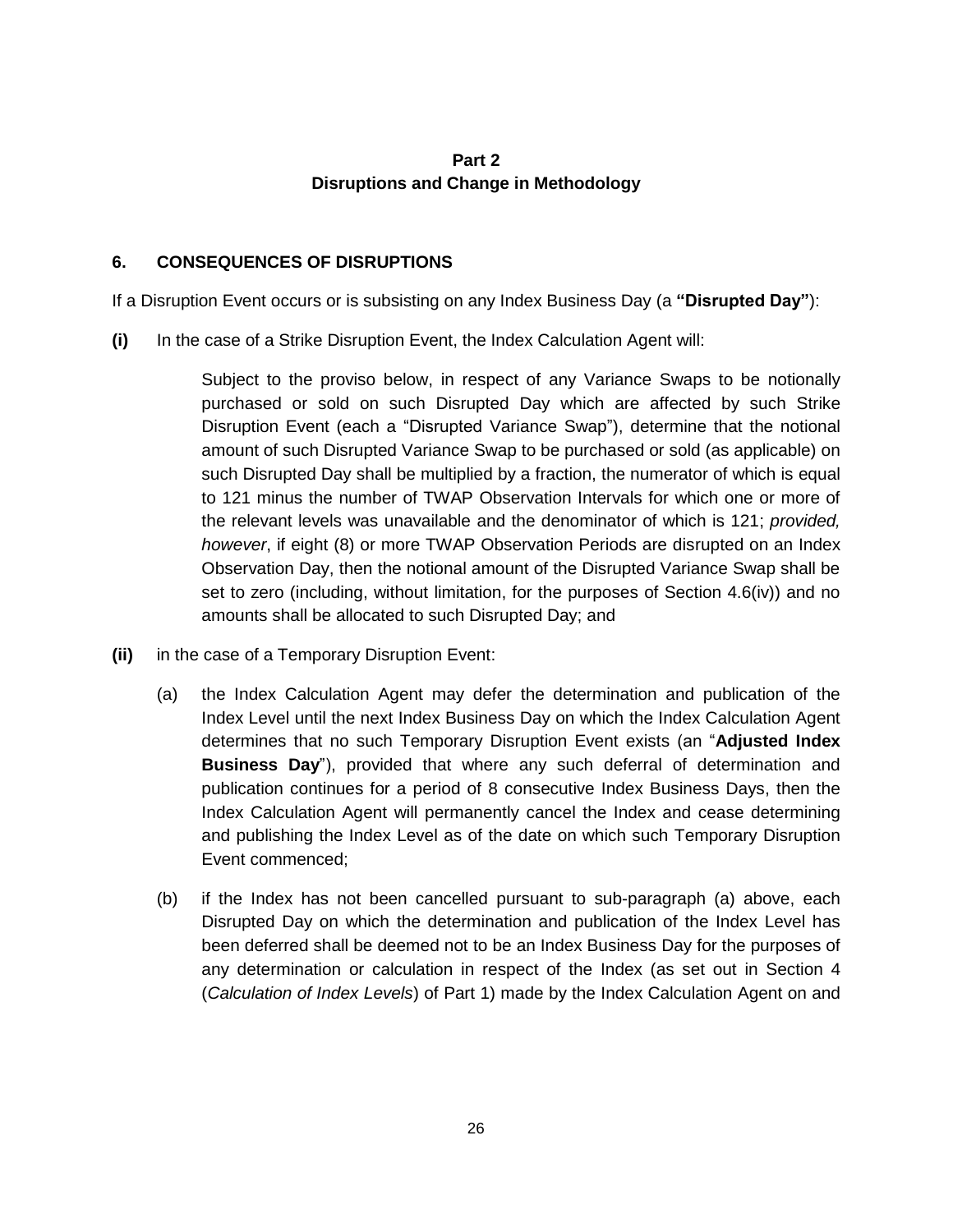after the Adjusted Index Business Day determined pursuant to sub-paragraph (a) above;

- (c) for purposes of Section 4.6(iv), if the closing level of the  $S\&P$  500 is unavailable, the notional amount of the Variance Swap will be set to zero;
- (d) for purposes of Sections  $4.5(v)$  and  $4.6(vi)$ , if the closing level of the S&P 500 is unavailable, the Index Calculation Agent shall use the next closing level of the S&P 500 that is available on a day that is not a Disrupted Day;
- (e) for purposes of Section 4.6(v), if the relevant levels of the VIX or VXST are unavailable, the Index Calculation Agent shall use the last values that were available for purposes of such calculations; and
- (f) if the closing level of the S&P 500 is unavailable on any given Index Business Day, no Index Level will be published for such day.
- **(iii)** in the case of a Permanent Disruption Event:
	- (a) the Index Calculation Agent may make such adjustments to the Index Rules as the Index Calculation Agent considers appropriate, including, but not limited to: in the case of a Permanent Underlying Index Event, selecting a successor index to replace the relevant Underlying Index, such successor index to be selected by the Index Calculation Agent with regard to preserving the economic intention of the methodology of the Index and in each case, the Index Calculation Agent may make such adjustments to the Index Rules to reflect such replacement as it determines appropriate; and/or
	- (b) if the Index Calculation Agent determines that it is not possible to make the adjustments in relation to the Index Rules described in sub-paragraph (a) above, it will permanently cease to determine, calculate and make available the Index Level and cancel the Index.

Notwithstanding the foregoing, if a Disrupted Day is also a the expiry date for any Variance Swap notionally purchased or sold by the Index and expiring on such Disrupted Day shall be deemed to have expired and settled on such day, and the Index Calculation Agent shall reflect the notional value of such settlement on the next following Index Business Day which is not a Disrupted Day.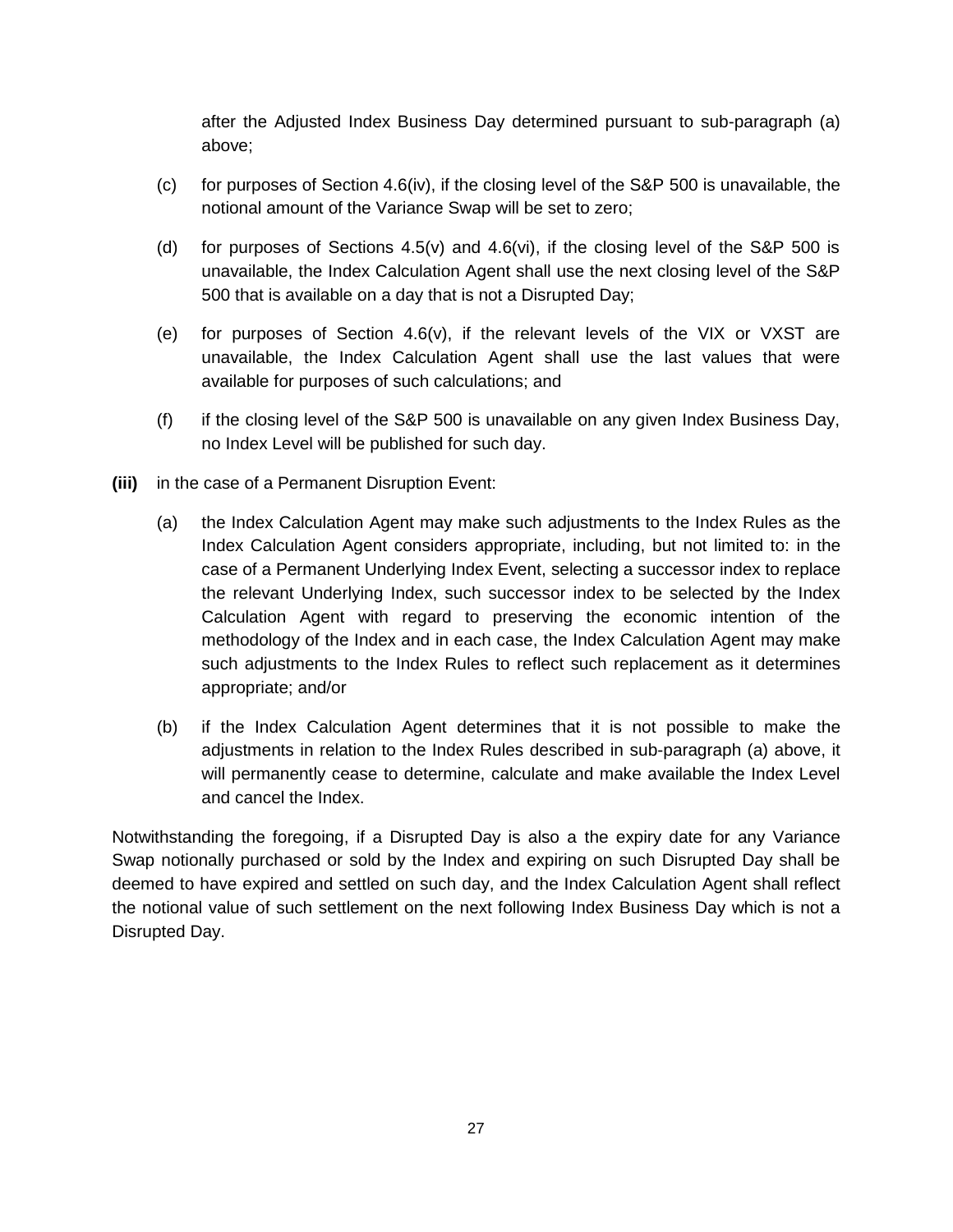## <span id="page-27-0"></span>**7. DEFINITIONS**

"**Disruption Event**" means a Partial Disruption Event, a Temporary Disruption Event or a Permanent Disruption Event.

"**Force Majeure Event**" means an event or circumstance other than a Temporary Underlying Index Event, a Permanent Underlying Index Event (including, without limitation, a systems failure, fire, building evacuation, natural or man-made disaster, act of God, act of state, armed conflict, act of terrorism, riot or labour disruption or any similar intervening circumstance) that impairs the ability of the Index Calculation Agent to make determinations or calculations in respect of the Index.

"**Index Observation Day**" means the current Index Business Day.

"**Permanent Disruption Event**" means the occurrence of any of the following events as determined by the Index Sponsor:

- (i) a Force Majeure Event, or
- (ii) a Permanent Underlying Index Event,

that in each case, in the opinion of the Index Calculation Agent, impairs on a permanent basis the Index Calculation Agent's ability to determine the Index Level and/or the notional amounts of any Variance Swaps to be notionally purchased or sold by the Index;

"**Permanent Underlying Index Event**" means any of the following:

- (i) an Underlying Index Sponsor:
	- (a) makes or announces that it will make a material change in the formula for or the method of calculating the relevant Underlying Index or in any other way materially modifies such Underlying Index;
	- (b) permanently cancels an Underlying Index and no Successor Underlying Index exists;
	- (c) makes or announces that it will make a change to the dates on which the level of an Underlying Index is scheduled to be published by the Underlying Index Sponsor.

"**Strike Disruption Event**" means that, in respect of the VIX TWAP levels to be observed under Sections 4.5(ii) or 4.6(iii) on any Index Business Day, any of such levels are unavailable during the TWAP Observation Period, as determined by the Index Sponsor.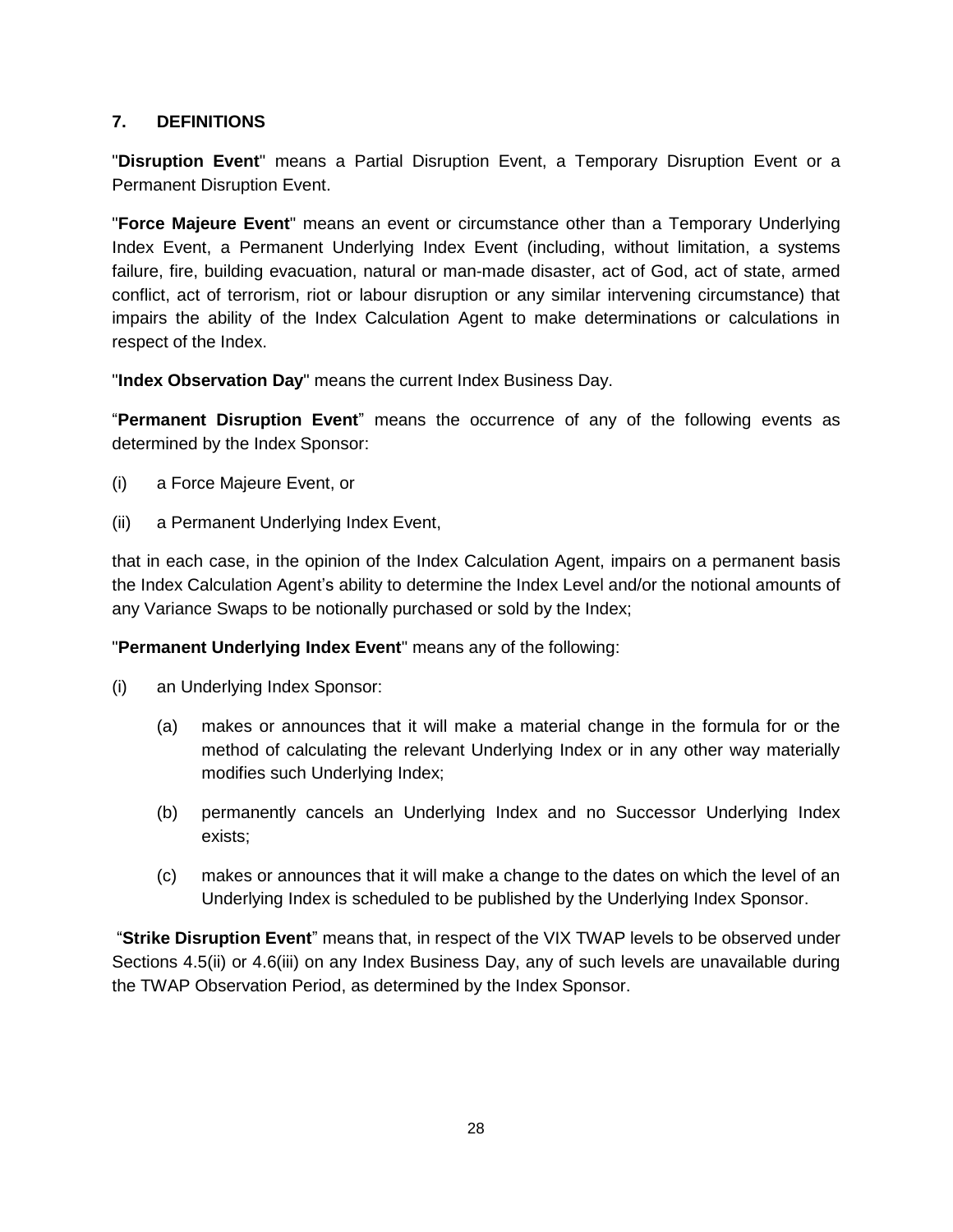"**Temporary Disruption Event**" means the occurrence of any of the following events as determined by the Index Sponsor:

- (i) a Force Majeure Event; or
- (ii) a Temporary Underlying Index Event.

that in each case, in the opinion of the Index Calculation Agent, impairs on a temporary basis the Index Calculation Agent's ability to determine the Index Level and/or the notional amounts of any Variance Swaps to be notionally purchased or sold by the Index.

"**Temporary Underlying Index Event**" means any the relevant Underlying Index Sponsor on any relevant day, fails to calculate and announce any relevant level of an Underlying Index.

"**TWAP Observation Period**" has the meaning given in Section [4.2\(i\)](#page-13-0) (*Data required for the calculation of the VRP Strike*).

"**TWAP Observation Interval**" has the meaning given in Section [4.2\(i\)](#page-13-0) (*Data required for the calculation of the VRP Strike*).

"**TWAP Process**" has the meaning given in Section [4.2\(i\)](#page-13-0) (*Data required for the calculation of the VRP Strike*).

"**Underlying Index Sponsor**" means the corporation or other entity that (i) is responsible for setting and reviewing the rules and procedures and the methods of calculation and adjustments, if any, related to an Underlying Index, and (ii) announces (directly or through an agent) the level of an Underlying Index on a regular basis during each index calculation date for an Underlying Index. As of the Live Index Commencement Date, the Underlying Index Sponsor for the VIX Index, the VIX Sub-Indices, the VXST Index and the VXST Sub-Indices is the Chicago Board Options Exchange.

"**Underlying Indices**" means the S&P 500 Index, the VIX Index, the VIX Sub-Indices, the VXST Index and the VXST Sub-Indices (and each an "**Underlying Index**").

## <span id="page-28-0"></span>**8. CORRECTIONS**

In the event that any price or level published by the Underlying Index Sponsor for an Underlying Index on any date which is utilised for any calculation or determination in respect of the Index is subsequently corrected and the correction is published by an Underlying Index Sponsor, as the case may be, after the date of original publication, the Index Calculation Agent may, in its sole discretion adjust or correct any of the terms or levels of the Index to account for such correction(s) but is not obliged to do so. Details of any such adjustment or correction will be made available in the same manner as the Index Level is made available (as set out in Section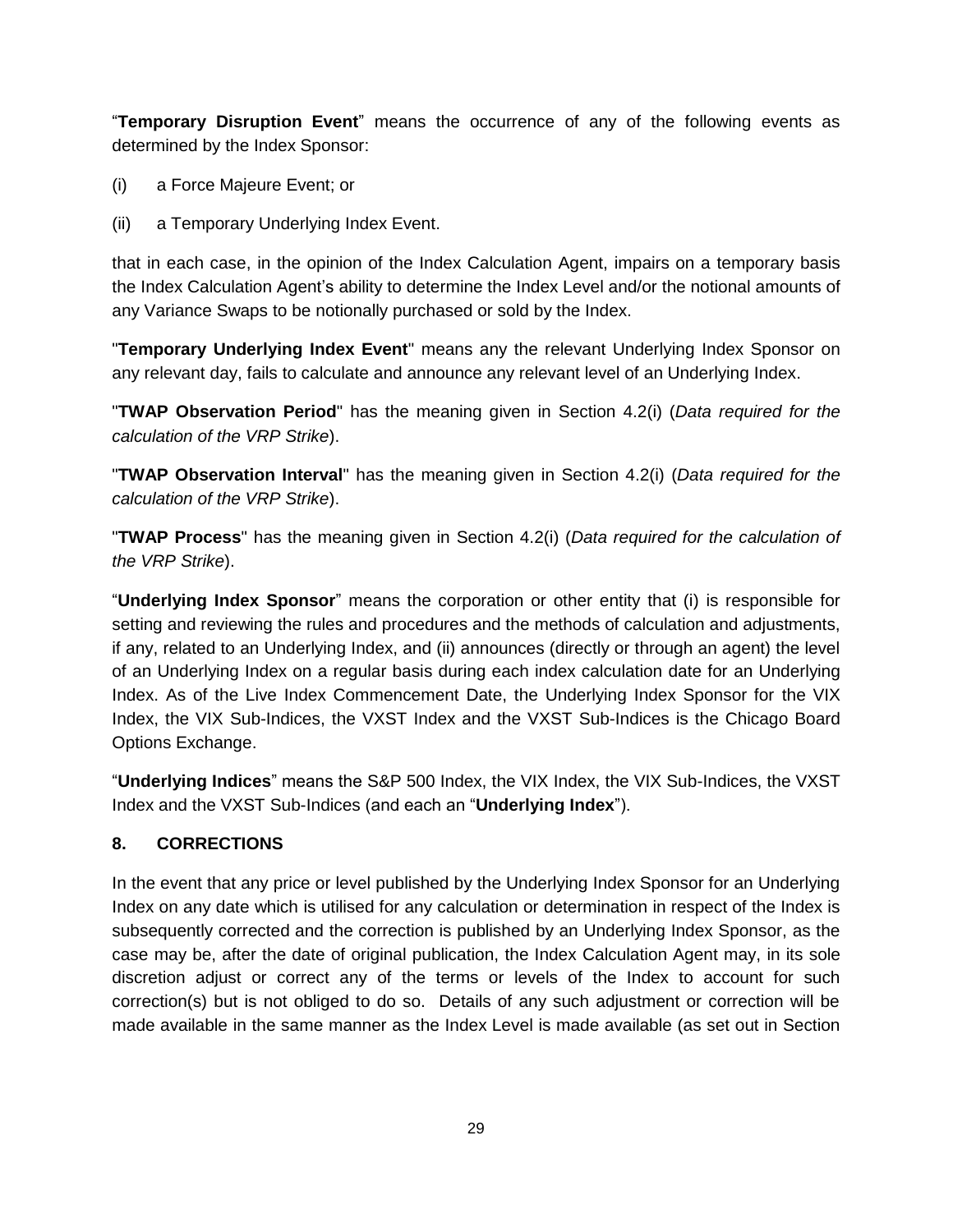[111](#page-30-1) (*Availability and Publication of Index Levels and Adjustments*) of this Part 2 (*Disruptions and Change in Methodology*) below).

# <span id="page-29-0"></span>**9. CHANGE IN METHODOLOGY OF THE INDEX**

In calculating and determining the value of the Index, the Index Calculation Agent will, subject as provided below, employ the methodology described in this Index Description and its application of such methodology shall be conclusive and binding. While the Index Calculation Agent currently employs the above described methodology to calculate the Index, no assurance can be given that market, regulatory, juridical, financial, fiscal or other circumstances (including, but not limited to, any changes to or any suspension or termination of any constituent of the Index or any other events affecting transactions on the same or similar terms to any constituent of the Index) will not arise that would, in the view of the Index Calculation Agent, necessitate or make desirable a modification of or change to such methodology (including, but without limitation, a change in the frequency of calculation of any Index Level) in order for the Index to continue being calculated and determined notwithstanding the relevant circumstances and the Index Calculation Agent shall be entitled to make any such modification or change in its sole discretion.

The Index Calculation Agent shall be entitled to make such modifications and/or changes to the Index Rules as it in its sole discretion deems necessary or desirable, including (without limitation):

- **(i)** to correct any manifest error or proven error or to cure, correct or supplement any ambiguity or defective provision contained in this Index Description; and/or
- **(ii)** to preserve the intended commercial purpose of the Index, where such modification and/or change is of a formal, minor or technical nature; and/or
- **(iii)** to take into account any change in the terms on which options on the Underlying Index are traded.

In deciding what is necessary or desirable the Index Calculation Agent will consider and/or take into account what the Index Calculation Agent determines to be the intended commercial purposes of the Index.

In making any such modifications however the Index Calculation Agent will (x) ensure that such modifications or changes pursuant to this Section 9 (*Change in Methodology of the Index*) will result in a methodology that, in the Index Calculation Agent's sole determination, is consistent in its intended commercial purpose with the methodology described in this Index Description and (y) limit any such modification or change to the Index Rules and/or method of calculating any Index Level(s).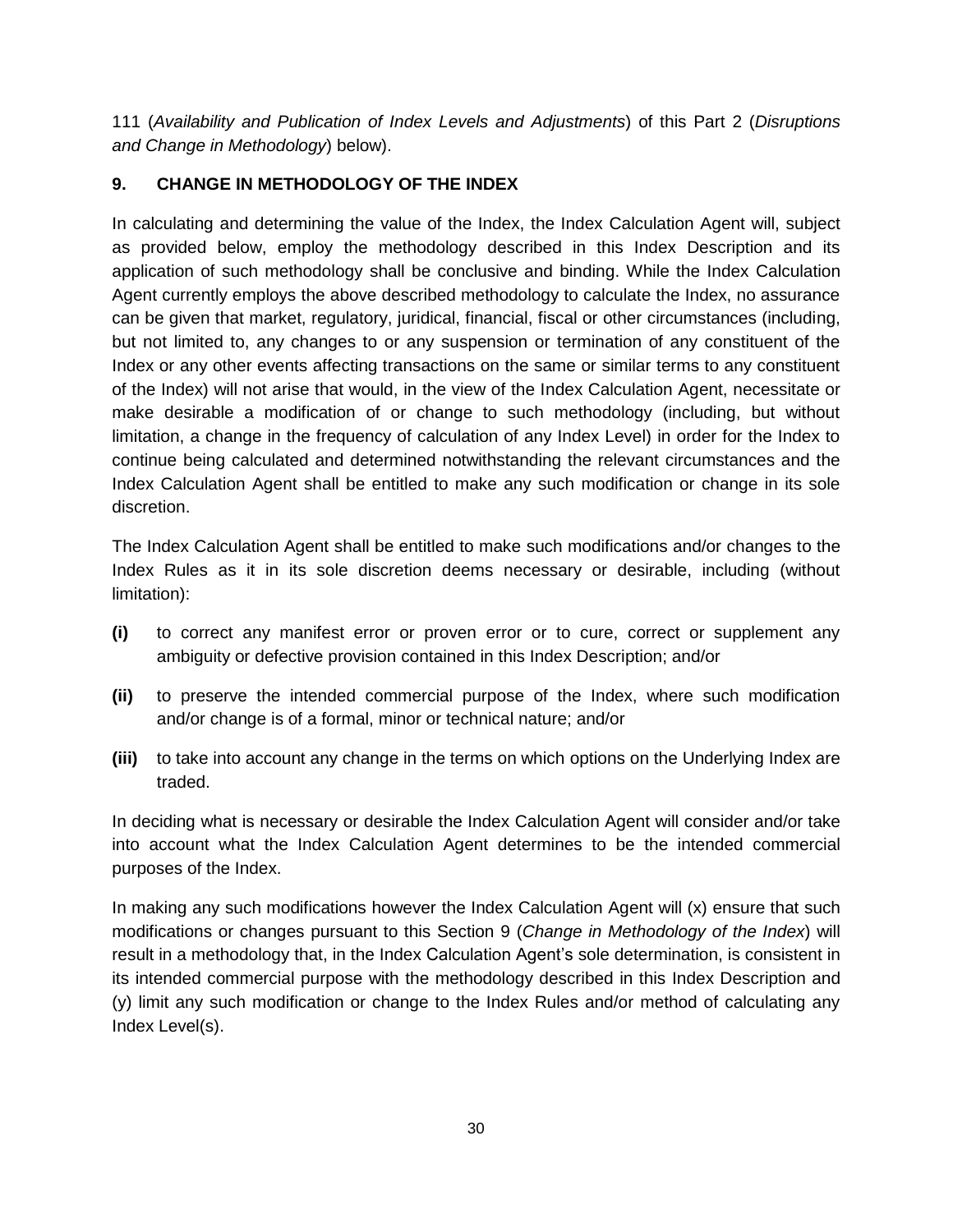The Index Calculation Agent may, in its sole discretion, at any time and without notice, terminate the calculation and publication of the Index.

Subject to any applicable regulations, the Index Calculation Agent has no obligation to inform any person about such modification or change. The Index Calculation Agent will, however, following any such modification or change, make a new set of Index Rules (and the effective date thereof) available in the same manner as the Index Level is made available (as set out in Section [111](#page-30-1) (*Availability and Publication of Index Levels and Adjustments*) of this Part 2 (*Disruptions and Change in Methodology*) below).

# <span id="page-30-0"></span>**10. SUCCESSOR SPONSOR AND SUCCESSOR INDICES**

## **10.1 Successor Underlying Index Sponsor and Successor Underlying Index**

If at any relevant time, an Underlying Index is:

- **(i)** not calculated or announced by an Underlying Index Sponsor but is calculated and announced by a successor sponsor (an "**Successor Underlying Index Sponsor**") acceptable to the Index Calculation Agent; or
- **(ii)** is replaced by a successor index (a "**Successor Underlying Index**") which, in the determination of the Index Calculation Agent, uses the same or substantially similar formula for and method of calculation as used in the calculation of the Underlying Index,

then the Underlying Index will be deemed to be (i) such Underlying Index so calculated and (as applicable) published by that Successor Underlying Index Sponsor or (ii) that Successor Underlying Index, as the case may be, following adjustments (if any) to any requisite value or level, relating to the Successor Underlying Index, that the Index Calculation Agent determines to be appropriate to preserve the economic intention of the methodology of the Index.

# <span id="page-30-1"></span>**11. AVAILABILITY AND PUBLICATION OF INDEX LEVELS AND ADJUSTMENTS**

## **11.1 General**

For each Index Business Day, the Index Calculation Agent will make available the Index Level in respect of such day as soon as reasonably practicable on the next following Index Business Day (the "**Index Publication Time**"). Details of any adjustments made to the Index shall be made available by the Index Sponsor on application to the Index Sponsor's principal office in London for the time being at Winchester House, 1 Great Winchester Street, London EC2N 2DB ("**Principal Office**").

The Index is a Deutsche Bank AG proprietary index. No use or publication may be made of the Index without the prior written approval of Deutsche Bank AG.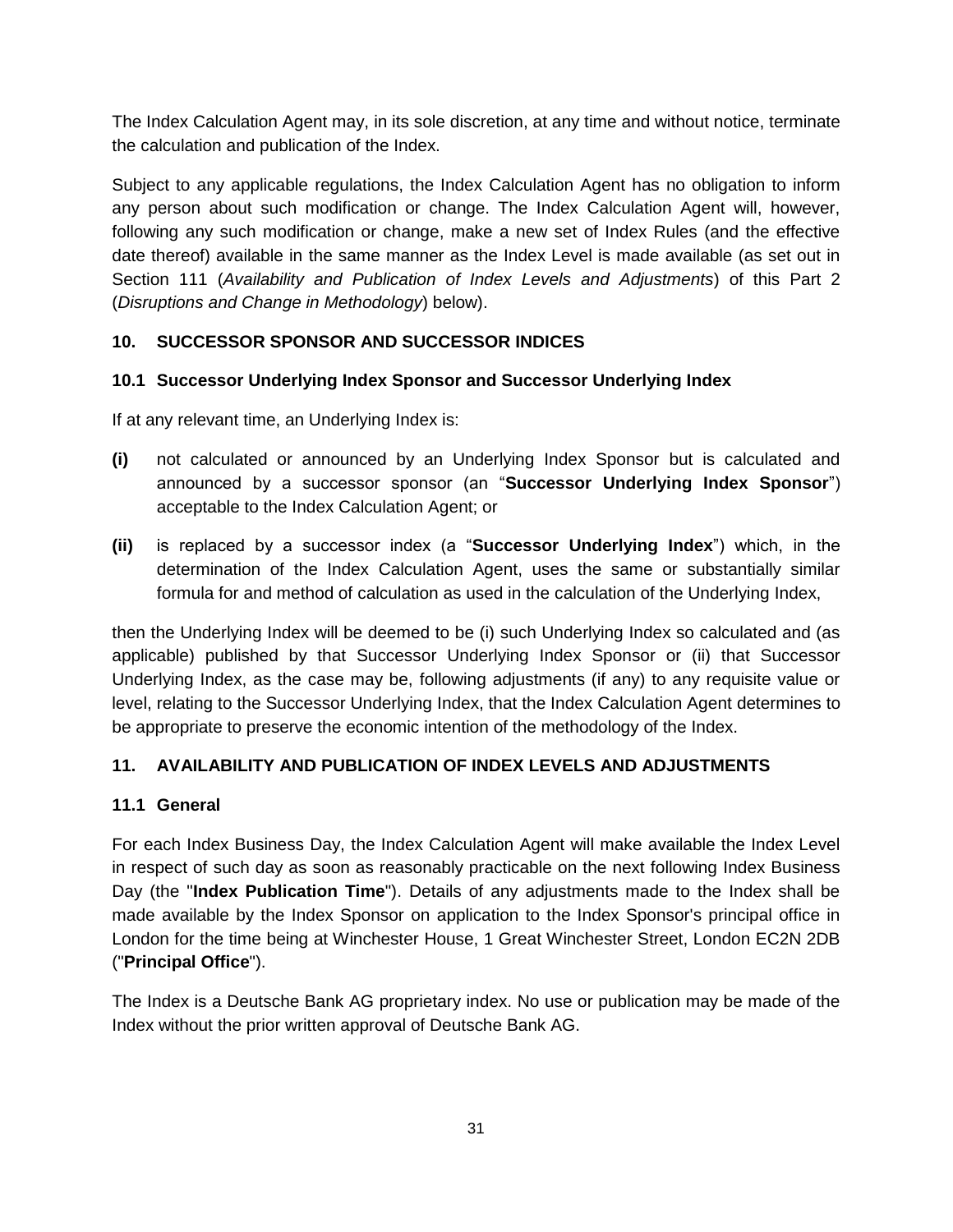## **11.2 Index Level**

The Index Level shall be published at one or more of the following locations:

- **(i)** on Bloomberg/Reuters under the following index ticker ("**Index Title**"): DBGVR5US;
- **(ii)** on such other information sources as the Index Calculation Agent may select from time to time at its sole discretion.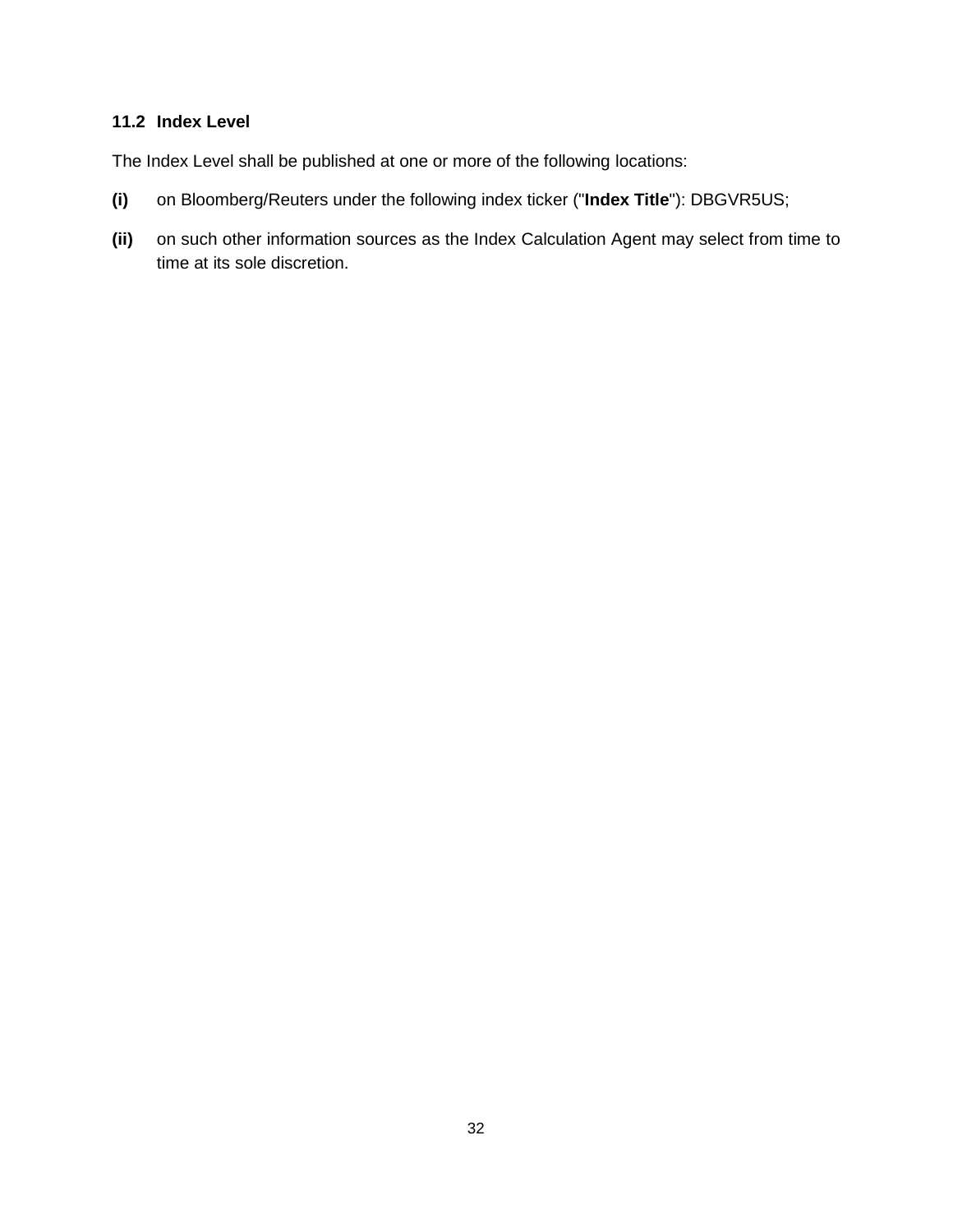## **Part 3 RISK DISCLOSURE AND IMPORTANT INFORMATION**

<span id="page-32-0"></span>Prior to making an investment decision in respect of any financial product the return on which is linked in whole or in part to the performance of the Index (each a "**Financial Product**"), prospective investors should carefully consider all of the information set out in this document, including these risk factors. This Part 3 (*Risk Disclosure and Important Information*) is intended to describe various risk factors which the Index Sponsor believes represent the principal risks associated with a Financial Product. There may be other risks that a prospective investor should consider that are relevant to its particular circumstances or generally, whether arising from market factors or otherwise.

### *General*

When considering any Financial Product, prospective investors should be aware that the Index Level can go down as well as up and that the performance of the Index in any future period may not mirror its past performance.

The Index is a rule based trading strategy which makes hypothetical investments in one-month variance swaps on the S&P 500® Index ("**Variance Swaps**") based on the difference between the implied volatility and the subsequently realized volatility in the S&P 500® Index, as described in Part 1 (*Summary of the Index and Index Calculation*). Investors have no proprietary interest in the underlying components of the S&P 500® Index, the VIX Index, the VIX Sub-Indices, the VXST Index, or the VXST Sub-Indices. Any investment linked or related to the Index will not be the same as an investment in any other derivatives (whether listed on an exchange or OTC) on the VIX Index, VIX Sub-Indices, the VXST Index, the VXST Sub-Indices, or the S&P 500® Index at any time.

Investors considering the performance of the Index must carefully consider the methodology for calculation of relevant values for the Variance Swaps and the calculation of the Index Level.

Without limiting any of the foregoing, in no event shall the Index Sponsor and/or the Index Calculation Agent, acting in such capacity, be liable (whether directly or indirectly, in contract, in tort or otherwise) for any loss incurred by any person that arises out of or in connection with the Index, including in relation to the performance by the Index Sponsor and/or the Index Calculation Agent, of any part of its role as Index Sponsor or Index Calculation Agent (as the case may be) under the Index Rules, provided that nothing shall relieve the Index Sponsor and/or the Index Calculation Agent from any liability arising by reason of fraud or acts or omissions constituting any breach of regulation (including the regulatory system) or other law.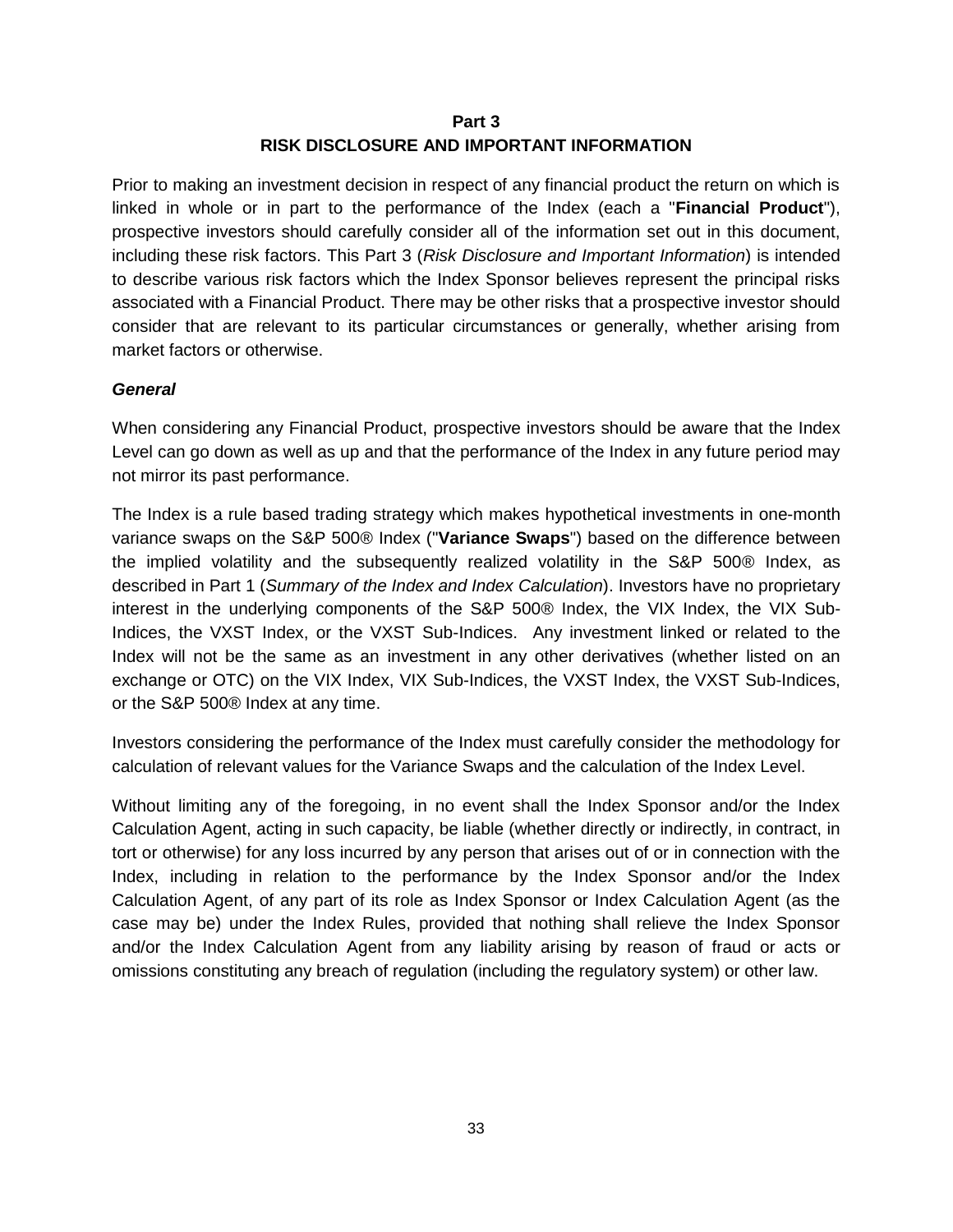Without limiting any of the foregoing, where use of the Index by a party is pursuant to a transaction between that party and Deutsche Bank AG, in no event shall the Index Sponsor and/or the Index Calculation Agent have any liability to any person except where such liability arises, respectively, from the Index Sponsor's or the Index Calculation Agent's wilful default, negligence resulting from a breach of material obligations only, or gross negligence in all other respects. Without prejudice to the foregoing, in no event shall the Index Sponsor and/or the Index Calculation Agent have any liability for any direct, special, punitive or consequential damages (provided that any such damage is not reasonably foreseeable) even if notified of the possibility of such damages.

The Index Sponsor owns the intellectual property rights in the Index and in this Index Description, which has been supplied by the Index Sponsor. Any use of any such intellectual property rights must be with the prior written consent of the Index Sponsor.

### *Calculations and Determinations*

The Index will be calculated by the Index Calculation Agent.

Although the Index Calculation Agent will obtain information for inclusion in or for use in the calculation of the Index from sources which the Index Calculation Agent considers reliable, neither the Index Sponsor nor the Index Calculation Agent will independently verify such information and do not guarantee the accuracy and/or the completeness of the Index or any data included therein.

Unless otherwise stated, the Index Calculation Agent will make all determinations and calculations required pursuant to the Index Rules. Prospective investors in Financial Products should note that these calculations and determinations in relation to the Index will be final and binding on all parties in the absence of manifest error. The term "manifest error" as used herein shall mean an error that is plain and obvious and can be identified from results of the calculation or determination itself without (i) recourse to the underlying data, or (ii) any application or reapplication of any formulae.

### *Transactions linked to the Index*

The Index Sponsor is not obliged to enter into or promote transactions or investments that are linked to the Index and the Index Sponsor makes no express or implied representations or warranties as to: (a) the advisability of purchasing or assuming any risk in connection with any such transaction; (b) the levels at which the Index stands at any particular time on any particular date; (c) the results to be obtained by the issuer of any security or any counterparty or any such issuer's securityholders or customers or any such counterparty's counterparties or customers or any other person or entity from the use of the Index or any data used or published in connection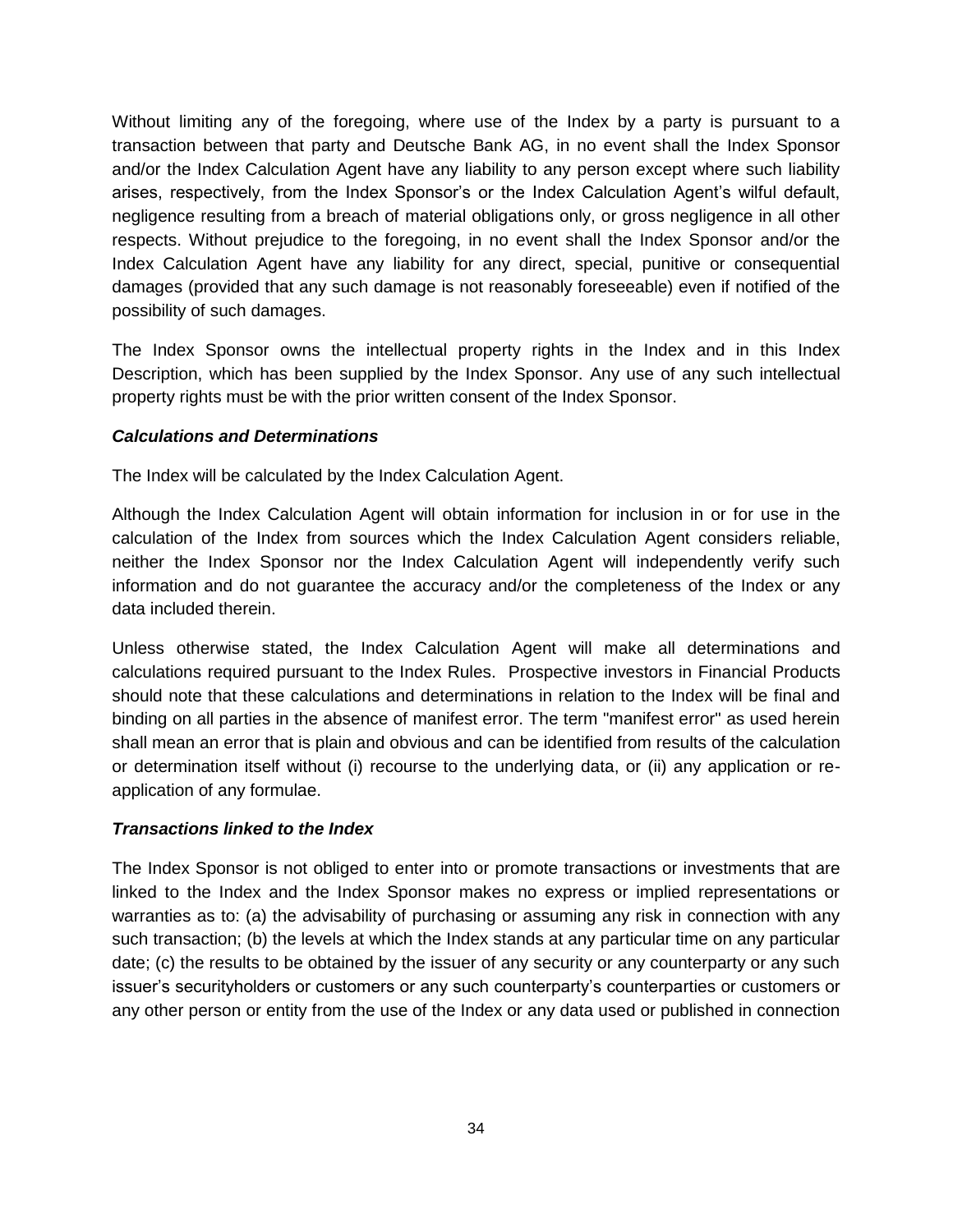with the Index in connection with any licensed rights or for any other use; or (d) any other matter. The Index Sponsor makes no express or implied representations or warranties of merchantability or fitness for a particular purpose with respect to the Index or any data used or published in connection with the Index.

### *Discretion*

The terms of the Index confer on the Index Calculation Agent the right to make determinations, calculations, adjustments and modifications in relation to the Index and related matters, which involve, in certain circumstances as set out in this document, a degree of discretion in order to ensure that the Index can, where reasonably practicable, continue to be calculated and determined notwithstanding the relevant circumstances or, to allow a delay or a cancellation of the Index. The Index Calculation Agent will, as far as reasonably practicable, exercise any such discretion with the aim of preserving the overall methodology of the Index. The Index Calculation Agent, unless otherwise specified, is required to act in good faith and in a commercially reasonable manner in exercising its discretion, however, there can be no assurance that the exercise of any such discretion (or the absence of exercise, as the case may be) will not increase or decrease the Index Level and/or alter the volatility of the Index.

### *Reliance on publicly available sources*

For so long as the Index Calculation Agent calculates the Index Level, calculations and determinations by the Index Calculation Agent in connection with the Index will be made in reliance upon the information of various publicly available sources that neither the Index Calculation Agent nor the Index Sponsor have independently verified. Neither the Index Calculation Agent nor the Index Sponsor will accept any liability for loss or damage of any kind arising from the use of such information in any such calculation or determination.

### *Past Performance*

Past performance is not indicative of future returns.

The Index has been retrospectively calculated by the Index Calculation Agent on a hypothetical basis, using the methodology described in Section [4](#page-12-0) (*Calculation of Index Levels*) of Part 1 (*Summary of the Index and Index Calculation*) using data calculated by the Index Sponsor based on publicly available data. The Index has been calculated on a live basis from the Live Index Commencement Date. All prospective investors should be aware that a retrospective calculation means that no actual investment which allowed a tracking of the performance of the Index was possible at any time during the period of the retrospective calculation and that as a result any comparison is purely hypothetical. The methodology and the model used for the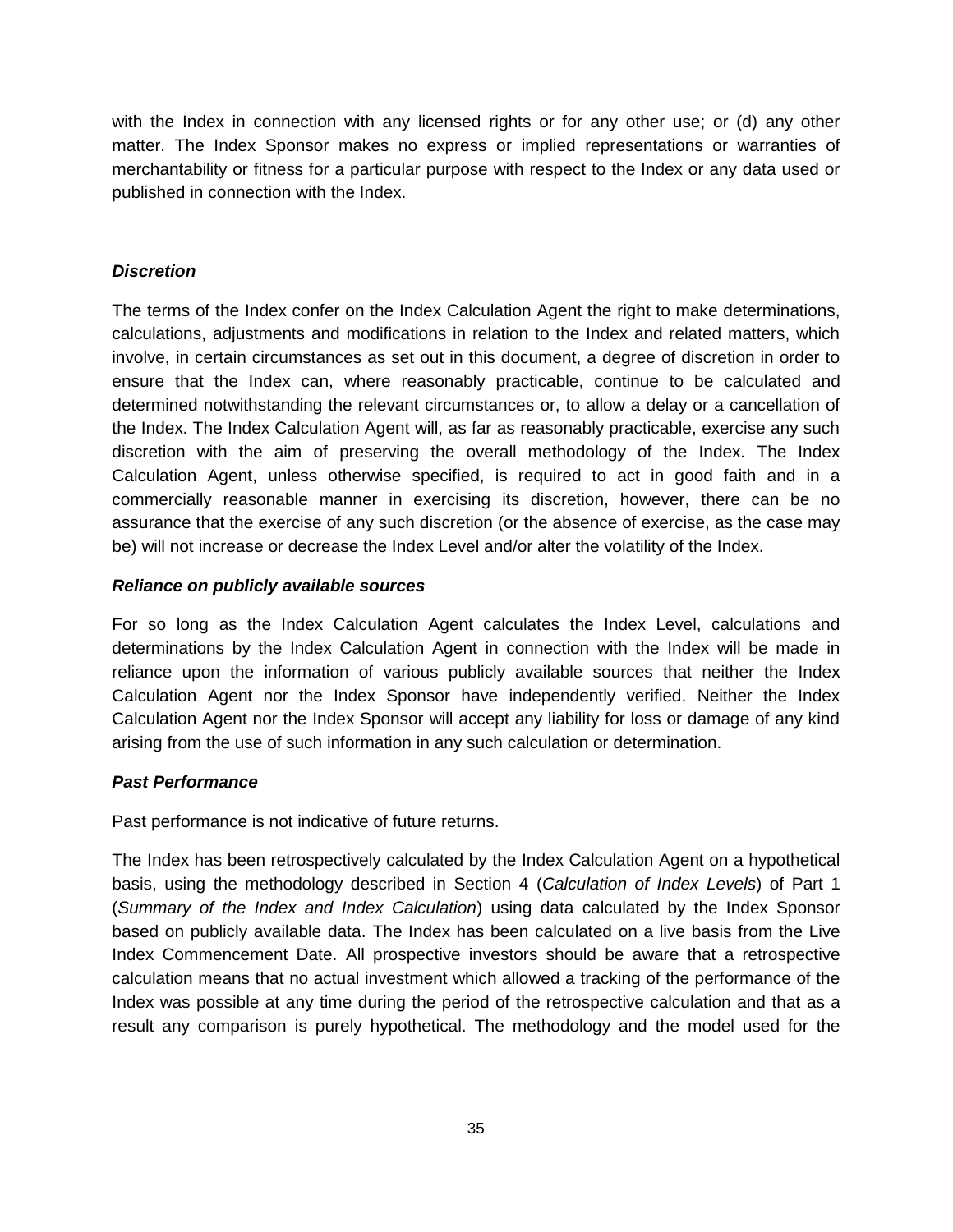calculation and retrospective calculation of the Index were developed with the advantage of hindsight. In reality it is not possible to invest with the advantage of hindsight and therefore this performance comparison is purely theoretical.

### *Disruption Events, Changes to the Index and Index Cancellation*

Investors should note carefully the provisions under Part 2 (*Disruptions and Change in Methodology*). If a Disruption Event occurs or is subsisting on an Index Business Day, the Index Calculation Agent, may pursuant to these provisions, acting in good faith and a commercially reasonable manner, (i) determine any relevant price, value, amount, rate or level required in order to be able to calculate the Index Level or (ii) defer the determination and publication of the Index Level for up to 8 Index Business Days and, if a Disruption Event exists on such eighth Index Business Day, terminate the calculation or publication of the Index.

Following a material amendment or modification of the terms of the VIX Index, VIX Sub-Indices, the VXST Index, the VXST Sub-Indices, or the S&P 500® Index the Index Calculation Agent may make such determinations, modifications, or adjustments in relation to the Index Rules as it considers appropriate and/or terminate the calculation and publication of the Index.

In certain circumstances, following a correction to the price or level published by the sponsors of the VIX Index, VIX Sub-Indices, the VXST Index, the VXST Sub-Indices, or the S&P 500® Index, which is used for any calculation or determination in respect of the Index, the Index Calculation Agent will, in case of manifest error, adjust or correct the terms or levels of the Index to account for such corrections, but is not obliged to do so.

In certain circumstances, the sponsors of any of the VIX Index, VIX Sub-Indices, the VXST Index, the VXST Sub-Indices, or the S&P 500® Index may be replaced by a successor sponsor and the VIX Index, VIX Sub-Indices, the VXST Index, the VXST Sub-Indices, or the S&P 500® Index may be replaced by a successor index and sub-indices.

### *Change in Methodology*

If any market, regulatory, juridical, financial, fiscal or other circumstances arise that would, in the view of the Index Calculation Agent, necessitate a modification or change of the Index calculation methodology, the Index Calculation Agent shall be entitled to make such modification or change in its sole discretion. The Index Calculation Agent may also make modifications and/or changes to the terms of the Index as it in its sole discretion deems necessary or desirable including, without limitation, to correct any manifest error or proven error or to cure, correct or supplement any defective or ambiguous provision contained herein, to preserve the intended commercial purpose of the Index (where such modification or change is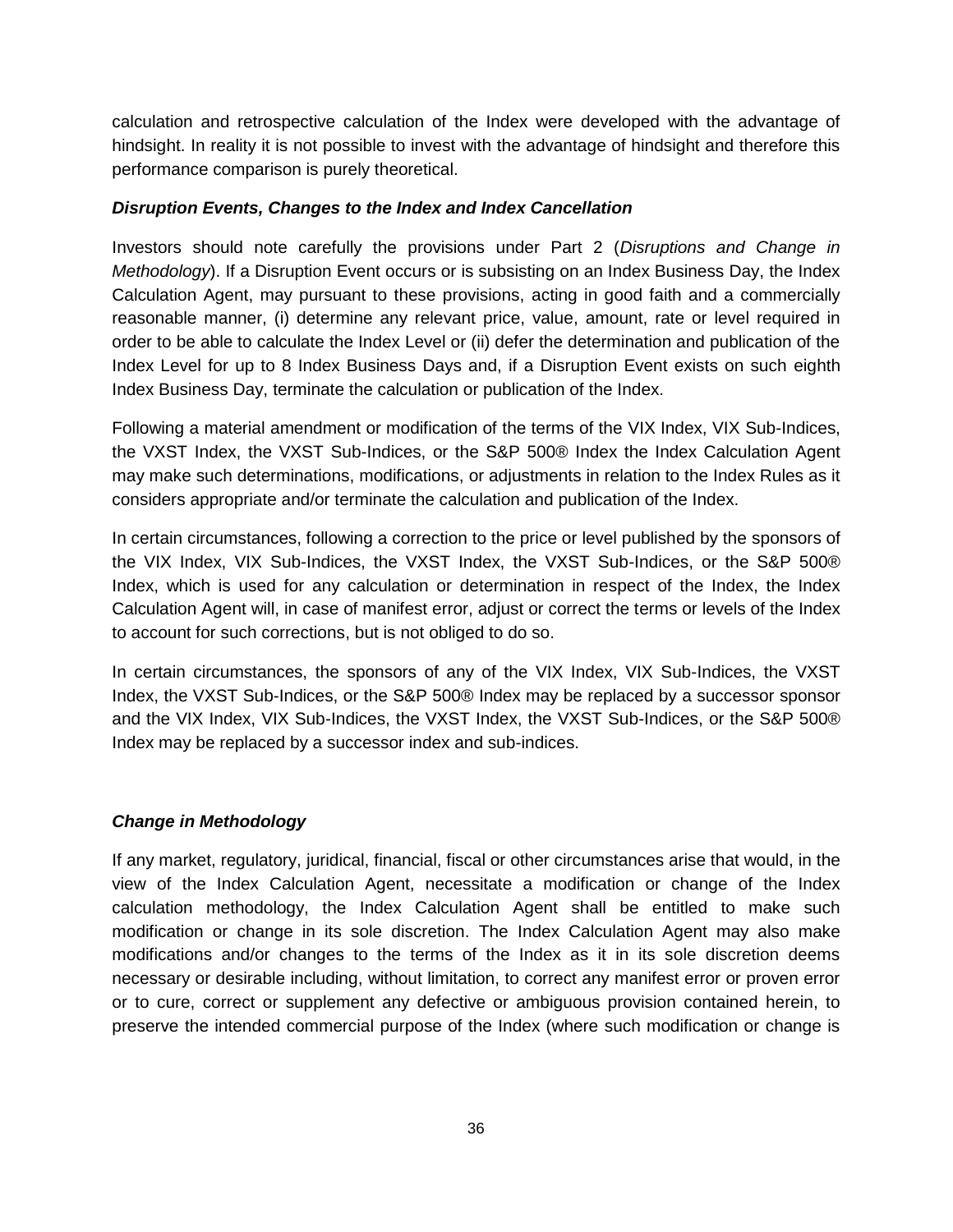of a formal, minor or technical nature) and/or to take into account any change in the terms on which the relevant options are traded. The Index Sponsor will ensure that such modifications or changes will result in a methodology that, in the Index Calculation Agent's sole determination, is consistent in its intended commercial purposes with the methodology described under Section [4](#page-12-0) (*Calculation of Index Levels*) of Part 1 (*Summary of the Index and Index Calculation*).

## *Fiduciary Duties*

Subject always to the regulatory obligations of Deutsche Bank AG and any subsidiary or holding company of Deutsche Bank AG or a subsidiary of such holding company (as such terms are defined in section 1159 and Schedule 6 of the Companies Act 2006) (each a "**Deutsche Bank Entity**" and together "**Deutsche Bank Entities**") in performing each or any of the roles of issuer, obligor, dealer, sponsor of an index or calculation agent of a Financial Product, Deutsche Bank Entities do not act on behalf of, or accept any duty of care or any fiduciary duty to any investors in any Financial Product or any other person.

### *Conflicts of Interest*

Deutsche Bank AG, London Branch acts as Index Sponsor. Conflicts of interest may exist or arise between the Index Sponsor and/or Deutsche Bank Entities acting in other capacities, including as counterparty to a transaction linked to any one or more of the VIX Index or VIX Sub-Indices, the VXST Index or VXST Sub-Indices, or S&P 500® Index. Subject always to its regulatory obligations, each relevant Deutsche Bank Entity will pursue actions and take steps that it deems appropriate to protect its interests without regard to the consequences for investors in any Financial Products. Deutsche Bank Entities may be in possession at any time of information in relation to the the VIX Index or VIX Sub-Indices, the VXST Index or VXST Sub-Indices, or S&P 500® Index which may not be available to investors in any Financial Product. There is no obligation on any Deutsche Bank Entity to disclose to any investor in any Financial Product any such information.

Deutsche Bank Entities may be entitled to receive fees or other payments pursuant to Financial Products or otherwise and to exercise all rights, including rights of termination or resignation, which they may have, even though so doing may have a detrimental effect on investors in any Financial Product.

The Index Sponsor and/or other Deutsche Bank Entities may, as an issuer of securitised products or otherwise, engage in hedging activities that may have an impact on the Index Level on an Index Business Day, meaning that it may be different from the level which it would otherwise have been. While the Index Sponsor believes that such activity will not have a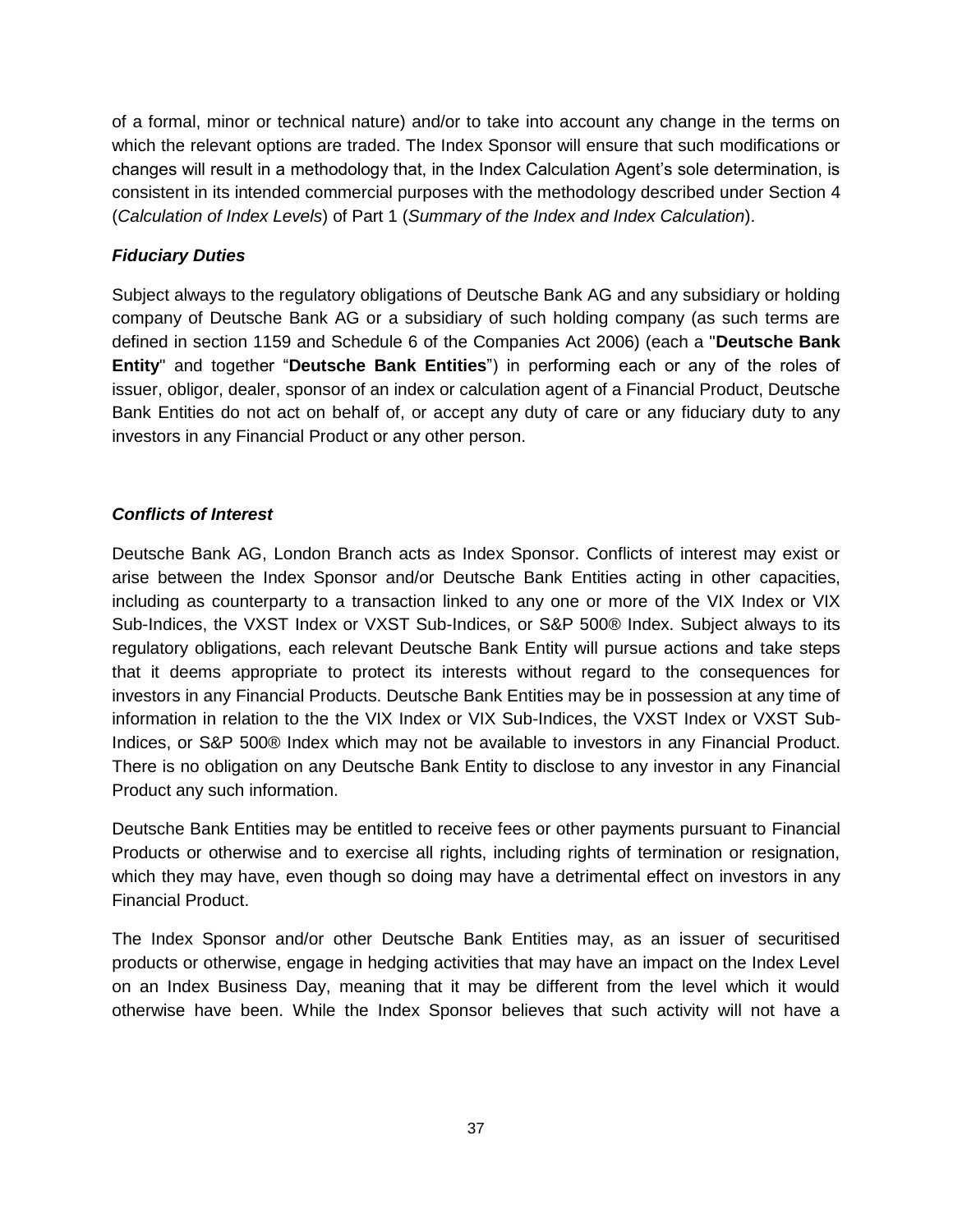material impact on the Index Level on any relevant day, no assurance can be given that market, financial or other circumstances will not arise with the result that the Index Level on any relevant day is negatively impacted.

## *Risks pertaining to the Underlying Indices*

The VIX Index Sponsor can make methodological changes that could change the level of the VIX Index, VIX Sub-Indices, the VXST Index, or the VXST Sub-Indices. The VIX Index Sponsor can also alter, discontinue or suspend calculation or dissemination of the VIX Index, VIX Sub-Indices, the VXST Index or the VXST Sub-Indices. Such changes could impact the levels of these indices and also therefore the Index Level.

The S&P 500 Sponsor can make methodological changes that could change the level of S&P 500® Index. The S&P 500 Sponsor can also alter, discontinue or suspend calculation or dissemination of the S&P 500® Index. Such changes could impact the levels of the S&P 500® Index and also therefore the Index Level

## *Strategy Risk*

The Index is intended to reflect the economic performance over time, less embedded transaction costs, of a strategy designed to track the notional performance returns from notionally selling one-month variance swaps on the S&P 500® Index s. No assurance or representation (express or implied) is given by the Index Sponsor or the Index Calculation Agent the performance of the variance swap position, and therefore no assurance or representation can be given as to the performance of the Index.

### *Trading and other transactions by Deutsche Bank AG or Deutsche Bank Entities*

Deutsche Bank Entities may hedge their obligations under any Financial Product by purchasing or selling equity securities underlying the VIX Index, equity securities underlying the VXST Index or, equity securities underlying the S&P 500® Index listed or over-the-counter options, futures, swaps or other derivative financial instruments linked to the Index, the VIX Index (including futures contracts on the VIX Index), the VXST Index (including futures contracts on the VXST Index) or the S&P 500® Index, and they may adjust these hedges by, *inter alia*, purchasing or selling any of the foregoing. Although they are not expected to, any of these hedging activities may adversely affect the market price of those items and, therefore, the level of the Index or the value of any Financial Product. It is possible that Deutsche Bank Entities could receive substantial returns from these hedging activities while the Index Level declines.

Deutsche Bank Entities may also engage in trading in equity securities underlying the VIX Index, equity securities underlying the VXST Index, equity securities underlying the S&P 500® index, or listed or over-the-counter options, futures, swaps or other derivative financial